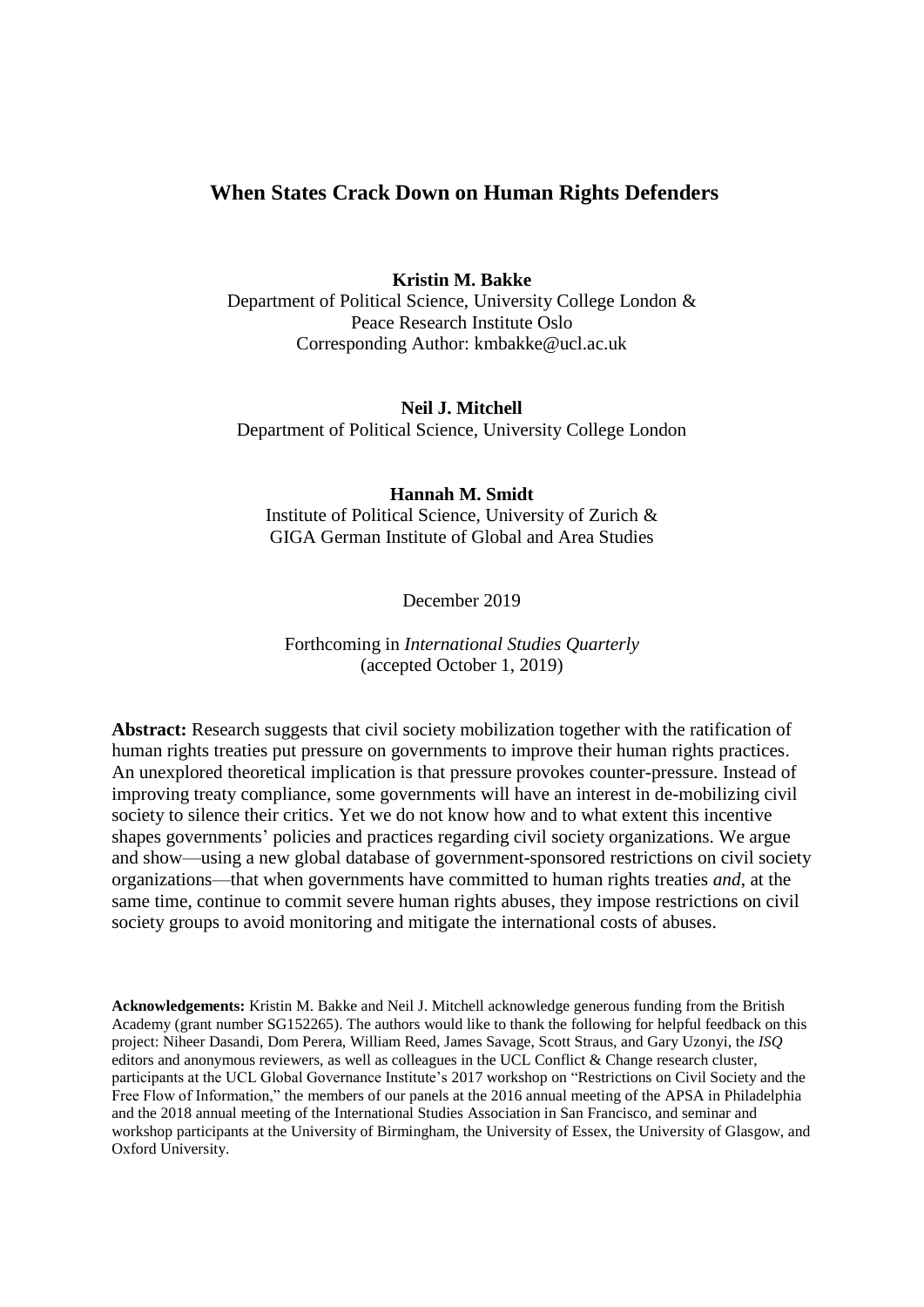#### **Introduction**

Why do states use restrictive policies and practices against civil society organizations? There is over two decades of research suggesting that human rights monitoring activities by civil society improve states' compliance with human rights commitments. Pressure on governments to live up to international human rights norms comes both from information flowing from 'below,' from civil society organizations at the national level, and from 'above,' from other states and international organizations acting upon the information from local organizations (Keck and Sikkink 1998; Risse and Sikkink 1999; Landman 2005; Hafner-Burton and Tsutsui 2005; Simmons 2009; Krain 2012; Murdie and Davis 2012; Smith-Cannoy 2012; Brysk 2013; Risse, Ropp, and Sikkink 2013). But what about pressure exerted in the other direction, by state governments *against* those monitoring their activities? We examine states' counter-measures against monitoring by civil society and investigate the conditions under which international human rights treaties lead governments to employ restrictive practices and policies on civil society.

We define civil society organizations as organizations that are not part of the government or the for-profit sector, and which monitor government behavior and advocate for human rights. These organizations may be operating both domestically and internationally. Among the civil society organizations that operate domestically, we include local branches of international organizations, such as local chapters of Amnesty International, which may alert the international 'parent' organization to repression. In recent years, governments have become increasingly inventive in their restrictive practices and policies. For example, the Russian government has since 2012 restricted, by law, the access of local civil society organizations to foreign aid. In 2015, President Vladimir Putin signed legislation that allows the authorities to shut down "undesirable" organizations (Luhn 2015; Tavernise 2015). "Undesirable" organizations were reported to include Human Rights Watch and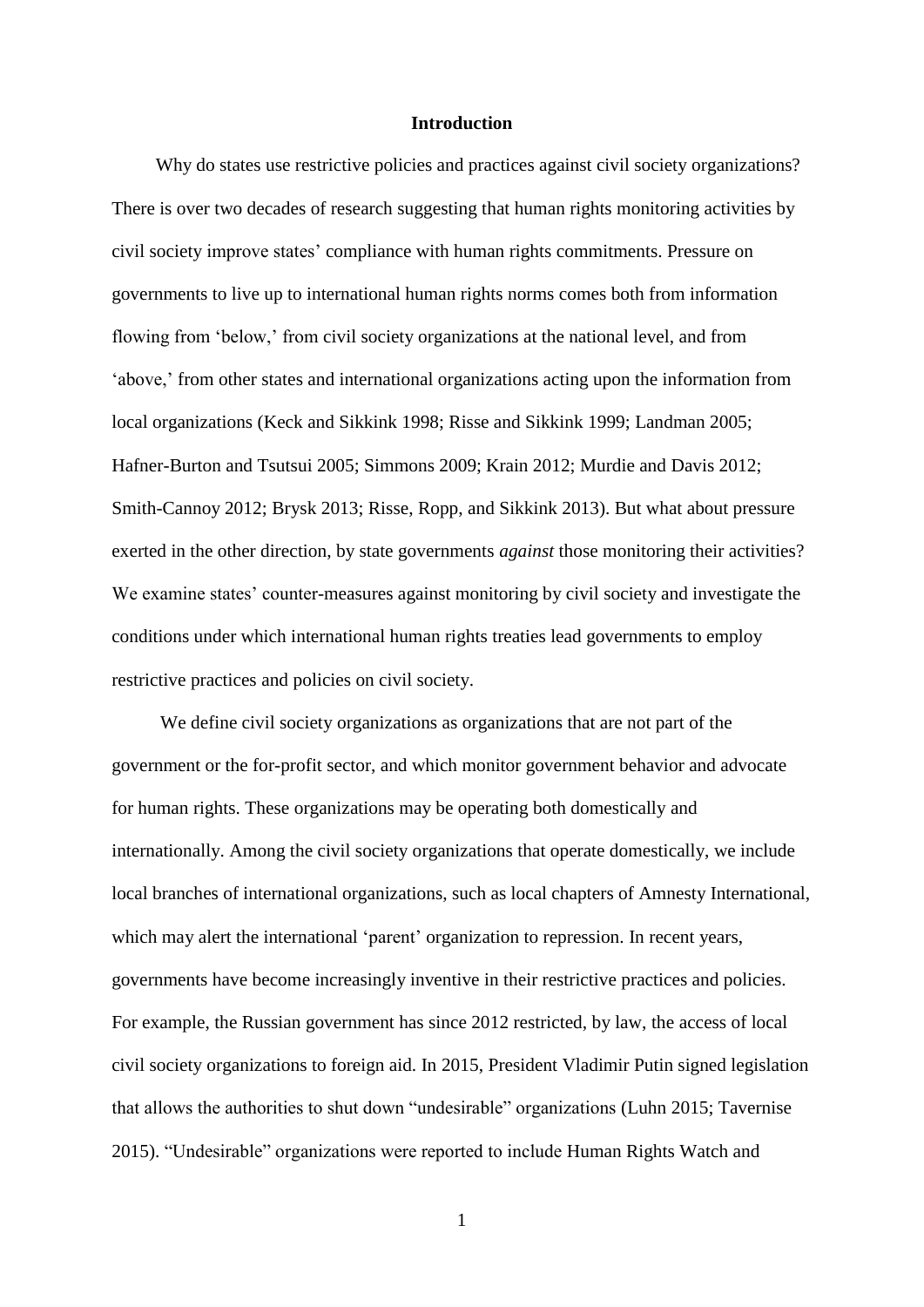Amnesty International, as well as the Carnegie Moscow Center, and the well-known Russian human rights organization Memorial. In July 2015, Russian law enforcement officials raided the offices and homes of staff of Golos, a local non-governmental organization that monitors elections (Nechepurenko 2015), and the Committee Against Torture had to close its operations after the Ministry of Justice listed it as a "foreign agent" (Litvinova 2015). Russia is not alone. In Thailand in September 2016, Amnesty International was warned by the police that its people risked arrest for visa violations if they held an event publicizing a report on torture. Amnesty called off the event (Holmes 2016). More generally, United Nations (UN) special rapporteurs describe the gravity of the problem of harassment, intimidation, and reprisals and observed the "visible shrinking of civil society" (Sekaggya 2013).

We argue that governments restrict the activities of civil society organizations in order to hide non-compliance with human rights norms and commitments. Existing research on human rights treaties describes a "compliance gap" between governments' treaty commitments and their human rights practices (Hathaway 2002; Hafner-Burton 2008; Payne and Abouharb 2016). Yet, if treaty ratification is accompanied by civil society monitoring and mobilization, violating human rights becomes more costly as civil society organizations reveal the gap between treaty provisions and government performance (Hafner-Burton and Tsutsui 2005; Landman 2005; Simmons 2009), thereby sometimes improving government compliance with international human rights standards (Neumayer 2005). Relatedly, the literature on transnational advocacy shows that international shaming campaigns positively influence governments' human rights record, but only if local civil society organizations exist and transmit information on governments' non-compliance to international organizations (Meernik, Aloisi, Sowell, and Nichols 2012; Murdie and Davis 2012). A general theoretical implication of this research—which we explore in this manuscript—is that governments committing human rights abuses and anticipating international costs for doing so may have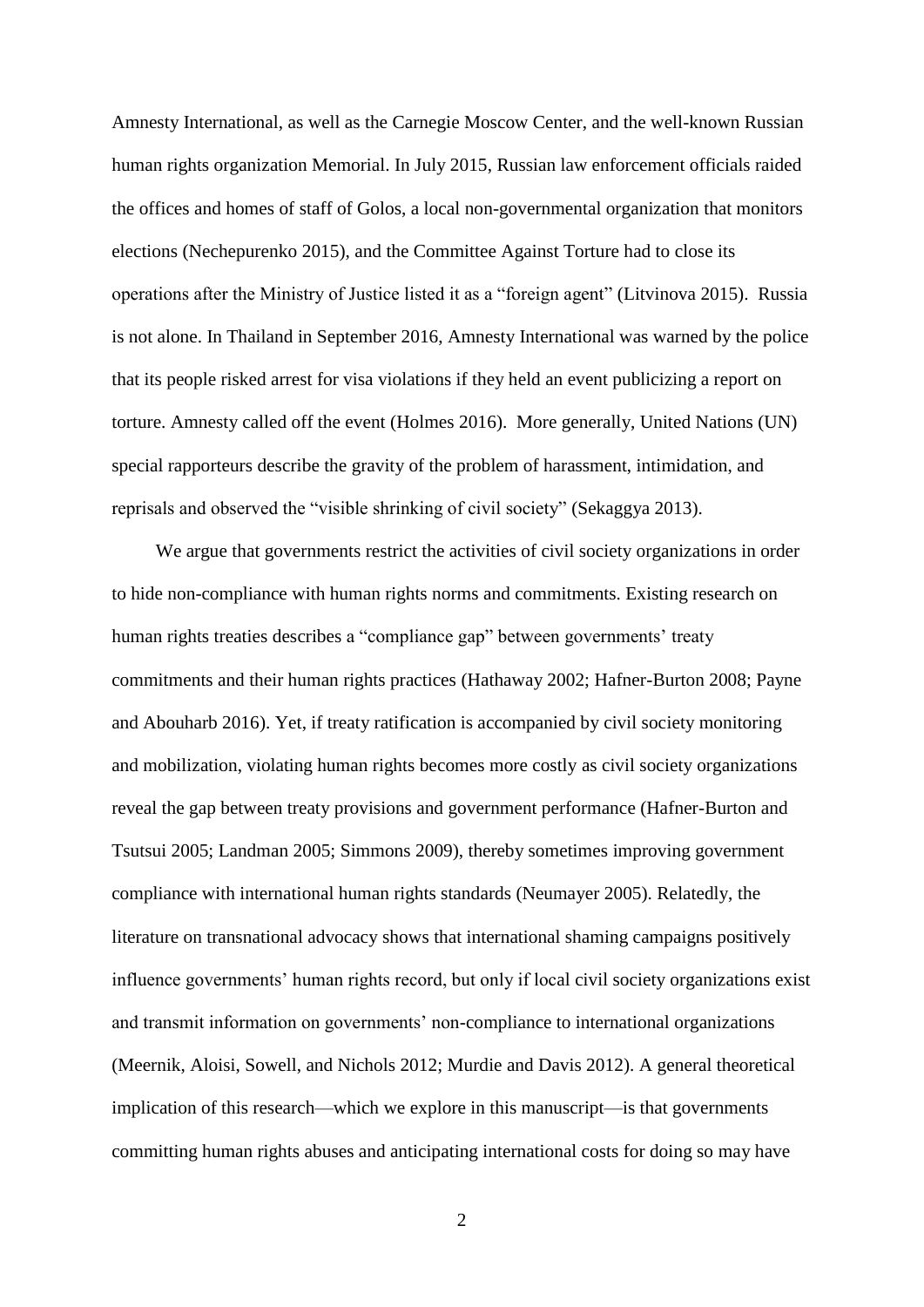an interest in de-mobilizing civil society if they are unable or unwilling to guarantee human rights. To maintain control of insincere or naively assumed international human rights commitments and to keep information about their most severe human rights violations private, states seek discrete ways—for example, registration difficulties, travel obstructions, visa delays, or smearing civil society activists —to manage the monitoring and mobilization activities of civil society organizations.

Using our new dataset of government-imposed policies and practices against civil society, our analysis of a global set of countries from 1994 to 2014 provides support for this argument. States that have ratified human rights treaties—the International Covenant of Civil and Political Rights (ICCPR) and the Convention Against Torture (CAT)—impose more restrictions on civil society if they have severe human rights violations to hide. Non-ratifying governments do not increase restrictions on civil society if they commit severe abuses. These findings are robust if we account for endogenous treaty commitments, selection effects, omitted variables, reporting bias, or use alternative measures of key concepts.

This article contributes to the literatures on transnational advocacy, international human rights treaties, and state repression. First, while civil society monitoring and resulting pressures for compliance are conventionally expected to improve performance (e.g. Keck and Sikkink 1998), we show that an alternative is for the state to silence monitoring by civil society groups. As such, our study suggests that one needs to consider how governments treat civil society groups to understand the impact of civil society mobilization and human rights treaties on human rights practices. Other researchers also point out that governments have choices and can adapt their strategies of repression to minimize the pressures resulting from international treaties. So far, researchers have considered strategic adaptation in terms of either augmenting repression (Conrad and Ritter 2013; Ritter and Conrad 2016) or changing to less conspicuous types of repression (McCormick and Mitchell 1997, 514; Payne and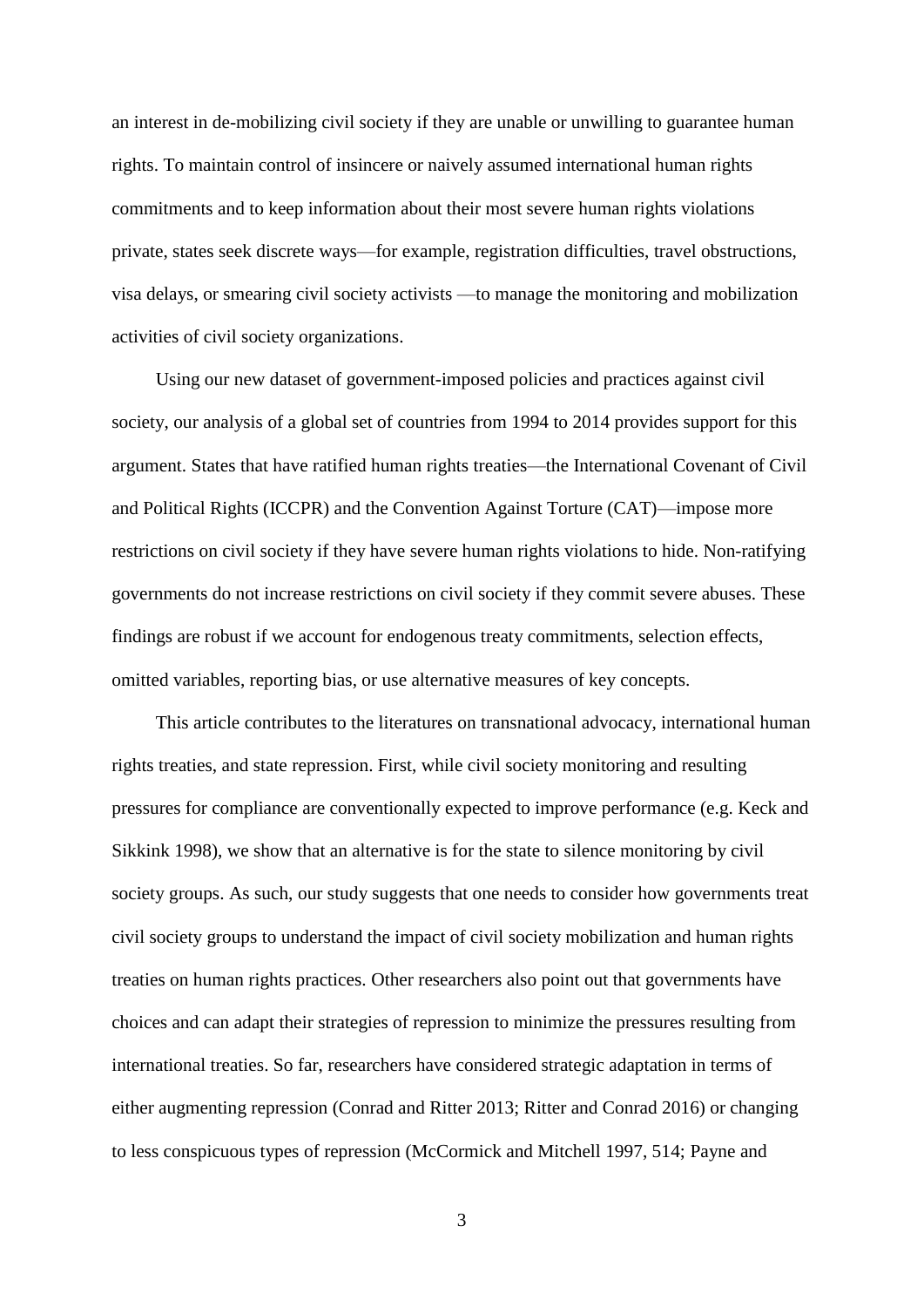Abouharb 2016). We contribute to this line of research, both theoretically and empirically, by focusing on targeted restrictions on civil society and governments' attempts to hide their misbehavior and alleviate pressure from international human rights regimes. Second, researchers have begun to track shrinking spaces for civil society. Data on laws restricting NGO financing is an important step, but as Dupuy, Ron, and Prakash (2016, 307) point out, we have lacked information on the actual practices of states and non-legal restrictions that interfere with civil society monitoring.<sup>1</sup> We contribute a new dataset on the range of specific policies and practices directed at international and domestic civil society organizations for all countries in the world between 1994 and 2014. The Civil Society Restrictions Dataset accounts for the operational, bureaucratic, and funding costs imposed on organized civil society, including measures of travel restrictions, visa difficulties, surveillance, censorship of publications, and threatening or harassing activists. This disaggregated information on the variety of restrictive policies and practices used by states complements the legal restriction data as well as the V-Dem project approach, which captures some restrictions on an ordinal scale using expert assessments, and the CIRI Freedom of Association and Assembly data, which are focused more broadly on citizens' rights (see Appendix J for empirical comparisons). Finally, there has been only one systematic cross-national study of restrictions on civil society organizations, showing that foreign funding restrictions are more likely if governments receive larger amounts of foreign development aid (Dupuy, Ron, and Prakash 2016). We build on the notion that international pressure is an important factor in explaining government-sponsored restrictions, but we shift the focus to human rights treaties and

<u>.</u>

<sup>1</sup> See Glasius (2018) for a discussion of "illiberal practices." For the *legal* framework that affects civil society organizations, the International Center for Not-for-Profit Law (ICNL) has data for some 50 countries on foreign funding restrictions. Dupuy, Ron, and Prakash (2016) used ICNL and other sources to construct a dataset on legal restrictions on foreign aid to NGOs for 153 countries for 1993-2012 (see also Christensen and Weinstein 2013). In turn, as restrictions are a response to civil society pressure, so civil society and the international community will respond to restrictions by taking measures to protect human rights defenders (see also Bennett, Ingleton, Nah, and Savage 2015). In further work, we explore how civil society organizations adapt to state restrictions (Smidt, Perera, Mitchell, and Bakke 2020).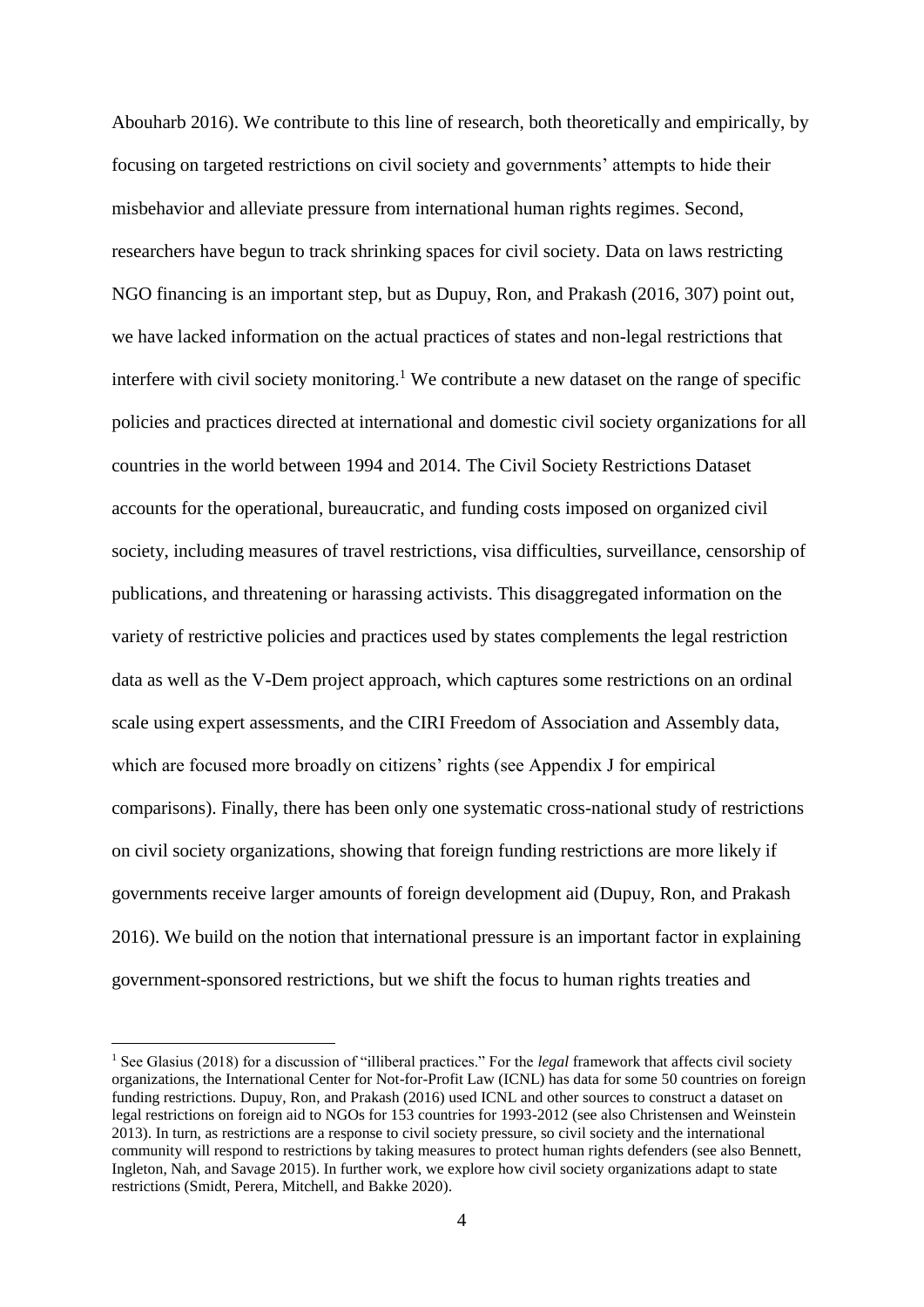transnational advocacy and expand the analysis by examining a comprehensive set of restrictive policies and practices against civil society organizations.

In the remainder, we develop our argument: given, as earlier research has shown, civil society organizations pressure governments to live up to their human rights treaty obligations, governments will have an incentive to increase the costs of this monitoring and restrict the flow of information about their poor performance. We then discuss our research design, accounting for reporting bias and reverse causation, and present findings in line with our main argument. We conclude by discussing implications for theory and policy.

#### **Substantive Background**

Our argument for why governments impose restrictions on civil society organizations draws on insights from research on international human rights treaties, transnational advocacy, and state repression. Work on the effects of human rights treaties points to a compliance gap between governments' treaty commitments and their human rights performance (Hathaway 2002; Hafner-Burton and Tsutsui 2005; Payne and Abouharb 2016). Emphasizing the expressive function of treaty commitments, Hathaway (2002) suggests that treaty ratification alleviates internal and external pressures for compliance and human rights improvements. Treaty commitments can be window-dressing and exacerbate negative human rights practices (Hafner-Burton and Tsutsui 2005). Yet while treaty ratification can be an "empty promise," not all governments can ignore their commitments (Lupu 2013). Violating human rights becomes costly when treaty ratification is accompanied by civil society monitoring. Civil society organizations can reveal the gap between treaty provisions and government practices (Hafner-Burton and Tsustui 2005; Landman 2005; Simmons 2009). Treaty ratification can improve respect for human rights when there are non-governmental organizations that monitor government behavior and have international linkages. These non-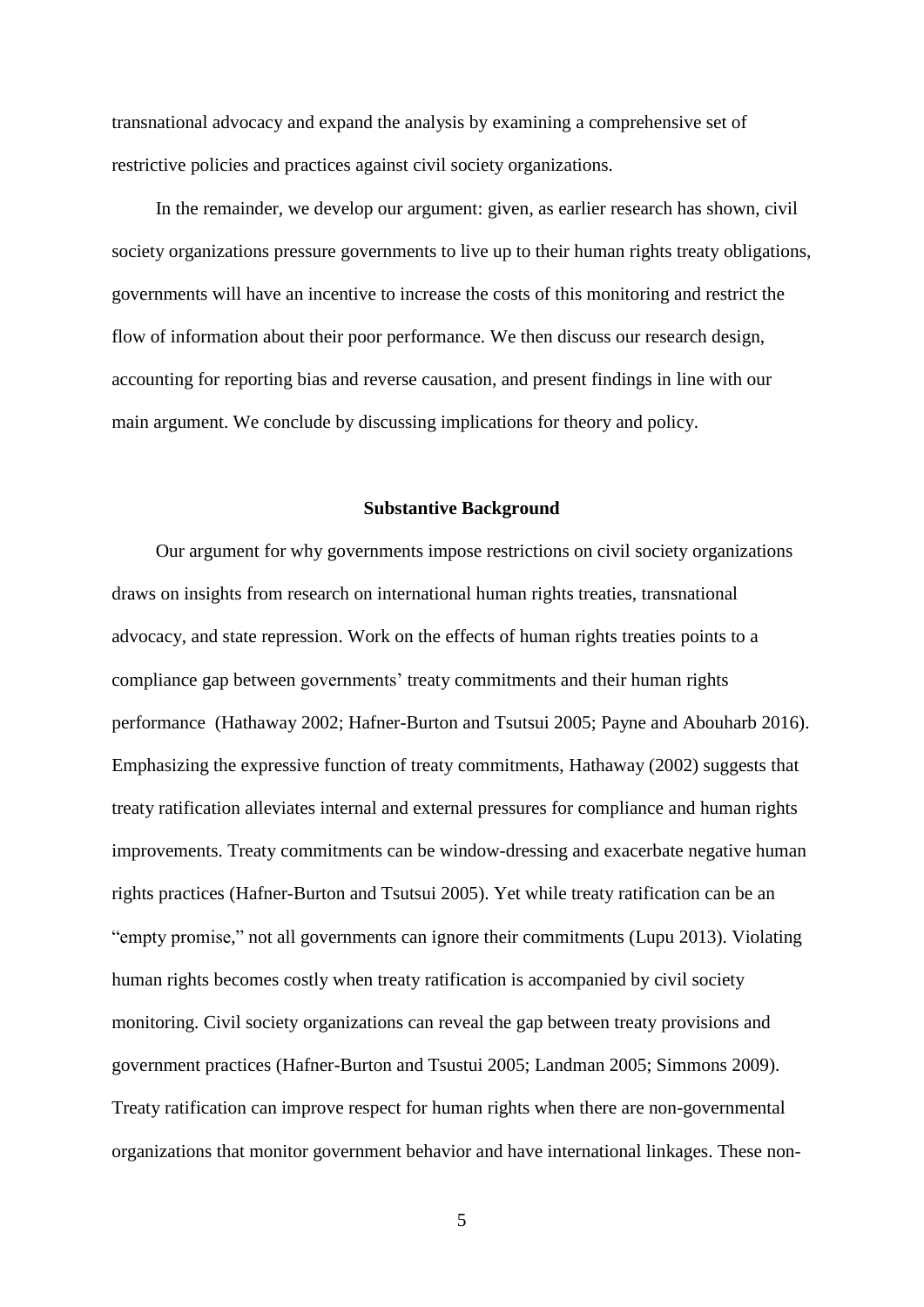government organizations can mobilize pressure both from below, for example, from domestic constituencies, *and* pressure from above, for example, from international organizations, third-party states, and individuals (Risse, Ropp, and Sikkink 2013). Yet, human rights treaties are less effective where governments rule autocratically and inhibit civil society activity (Neumayer 2005). Indeed, Dai (2005; 2013) explicates this role of civil society groups in mobilizing pressures from below. According to her "domestic constituency mechanism," beyond the electoral leverage behind pro-compliance interests, the amount of information that pro-compliance interest groups possess about treaty-relevant government policies is crucial for government compliance with human rights rights.<sup>2</sup> Ritter and Conrad (2016) add that human rights treaty ratification can also mobilize pressure from below. In states where domestic courts are weak, protesters mobilize in the expectation that treaty ratification paired with domestic dissent significantly increases litigation costs for human rights-violating governments. These costs, in turn, can lower government abuses. Overall, the activity of civil society organizations—their ability to monitor and collect information on government behavior as well as their mobilized dissent—are crucial for whether governments incur domestic costs for non-compliance.

Beyond domestic constituency mechanisms, research on international "naming and shaming" campaigns details the role of civil society in mobilizing pressure on governments from above. Pressure from international organizations on governments, that 'boomerangs' from civil society mobilization nationally, improves human rights (Keck and Sikkink 1998). Domestic civil society organizations supply information to international organizations that then name and shame governments. Meernik, Aloisi, Sowell, and Nichols (2012, 233) find that the increasing presence of local human rights organizations "is the critical link between

<sup>2</sup> Lupu (2013) also emphasizes the role of information on human rights violations. He argues that human rights treaty ratification improves freedom of speech, association, assembly, and religion but not physical integrity rights violations because it is easier to obtain information on violations of these freedoms.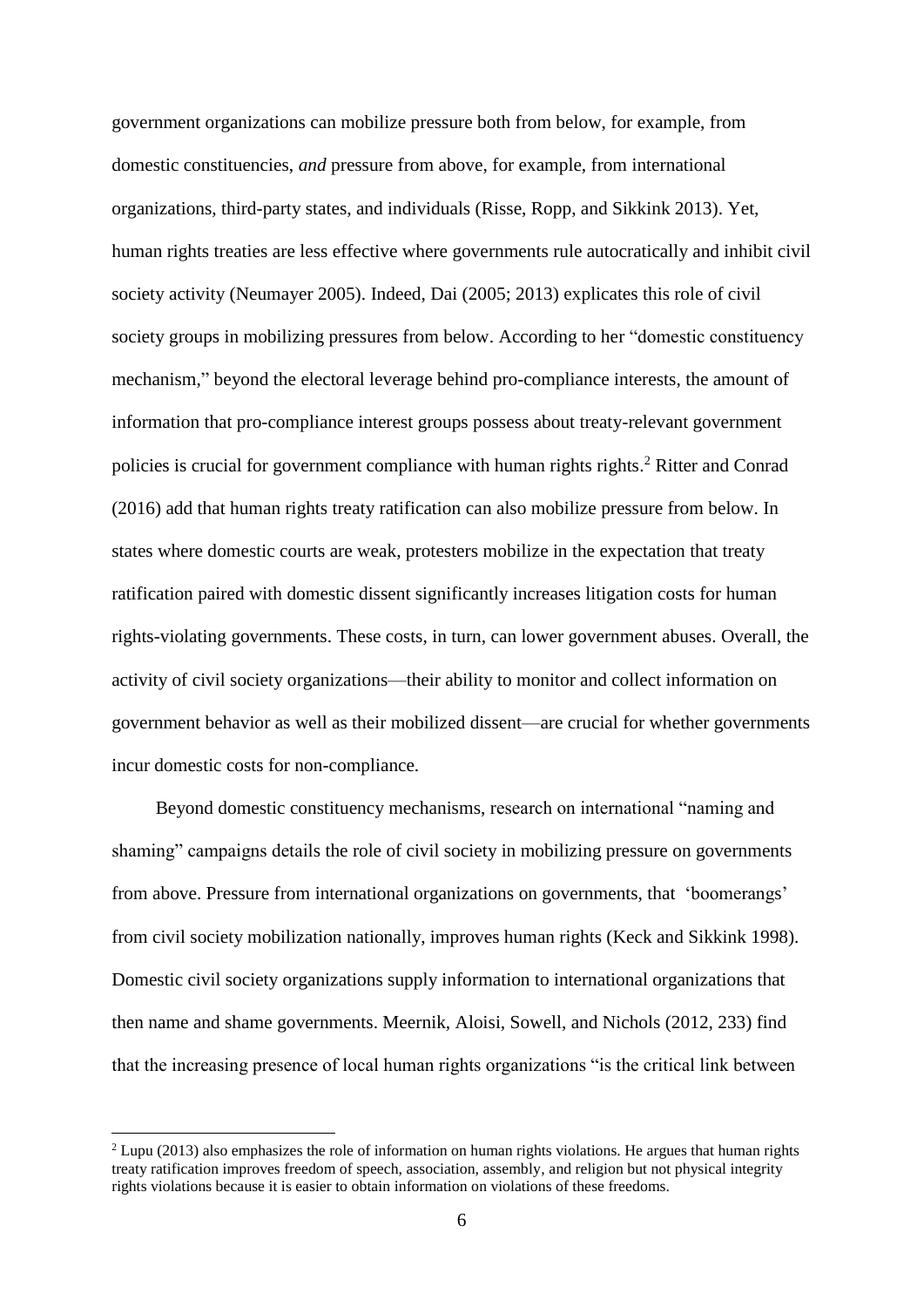the local and the international," generating international attention for government human rights abuses. Moreover, the presence of *domestic* civil society organizations can also render shaming by *international* civil society effective in achieving government compliance with international human rights norms (Murdie and Davis  $2012$ ).<sup>3</sup> If domestic civil society can monitor government behavior and form networks with international organizations, governments face reputational and possibly trade, aid, and investment costs if they commit human rights violations (Krain 2012).

As an alternative to improving compliance with insincerely or naively assumed international human rights treaty commitments, governments may also strategically adapt. Having shown that domestic civil society organizations matter for effective international shaming, Murdie and Davis (2012) warn that an increasing number of governments restrict the operations of civil society. Conrad and Ritter (2013) argue that because treaty commitments encourage domestic pressure, they indirectly create incentives for governments to repress dissent (see also Ritter and Conrad 2016). Their empirical analyses, however, reveals that ratifying the Convention Against Torture (CAT) neither increases nor decreases repression by governments with low security in office and decreases levels of repression for government leaders that are securely in office. In related work, Payne and Abouharb (2016) find that governments, on average, do not improve their human rights behavior after they have ratified a human rights treaty. Noting the weak monitoring and enforcement mechanisms of the human rights regime, their study reveals that treaty member governments tend to shift repressive strategies from employing extrajudicial killings to forced disappearences, which are more difficult to link to the governments (cf. Hafner-Burton 2008). Assuming that some governments will continue to violate human rights despite having

<sup>&</sup>lt;sup>3</sup> Yet, Murdie and Davis (2012, 15) also argue that human rights practices improve in response to shaming paired with international pressures from third parties, even in states with limited civil society presence.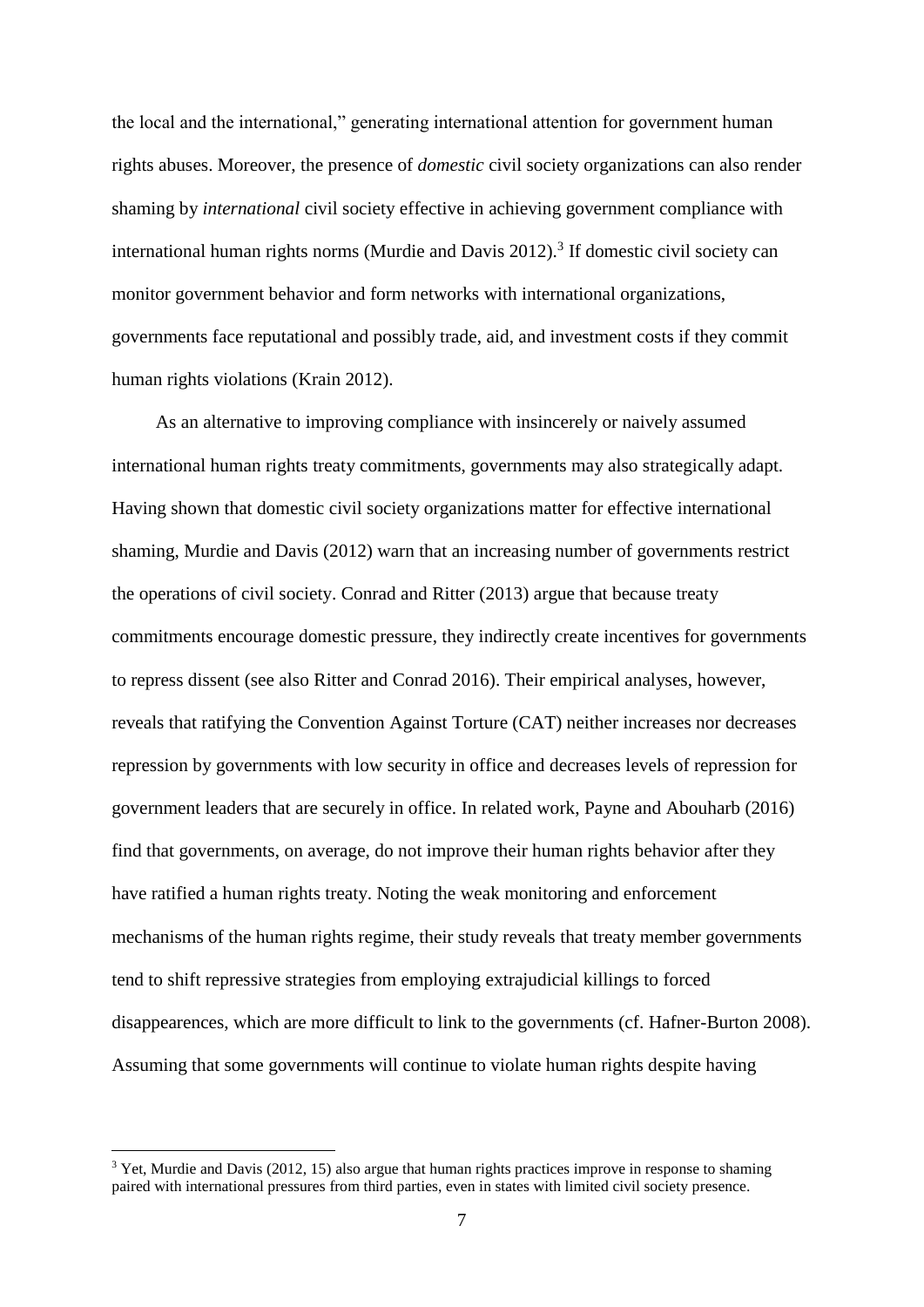promised otherwise by ratifying international treaties, an unexplored theoretical implication is that governments will counter domestic pressure for compliance with the international human rights regimes. Governments use discrete bureaucratic and other measures to alleviate the pressure from civil society organizations operating within the boundaries of their state.

Research on restrictions against civil society and its funding has recognized the role of international leverage and linkages in determining government behavior towards civil society organizations. Brechenmacher and Carothers (2014; see also Carothers 2016) conceive of restrictions as a symptom of a state's pushback against the international promotion of democracy and human rights. Dupuy, Ron, and Prakash (2016) show that governments legally restrict foreign-funded civil society organizations in an attempt to curtail the influence of international aid on the growth of independent civil society organizaions, especially before national elections. And while Christensen and Weinstein (2013) argue that domestic concerns are paramount in driving vulnerable governments' decision to restrict civil society funding, they also suggest that anticipated international retaliation for such restrictions can restrain governments. This research reveals the links between, on the one hand, international actors and programs and, on the other hand, funding restrictions on civil society. Building on the broader literatures of transnational advocacy, human rights treaties and repression, we turn our attention to how restrictions depend on the interactive impact of government human rights practices and international human rights treaties. Expanding the focus beyond foreign funding restrictions, we collect and analyze new data on different types of restrictive policies and practices imposed on civil society for a global set of countries over time (1994-2014).

## **Argument: Civil Society, Compliance, and Countermeasures**

Our argument is consistent with the transnational advocacy literature in that pressure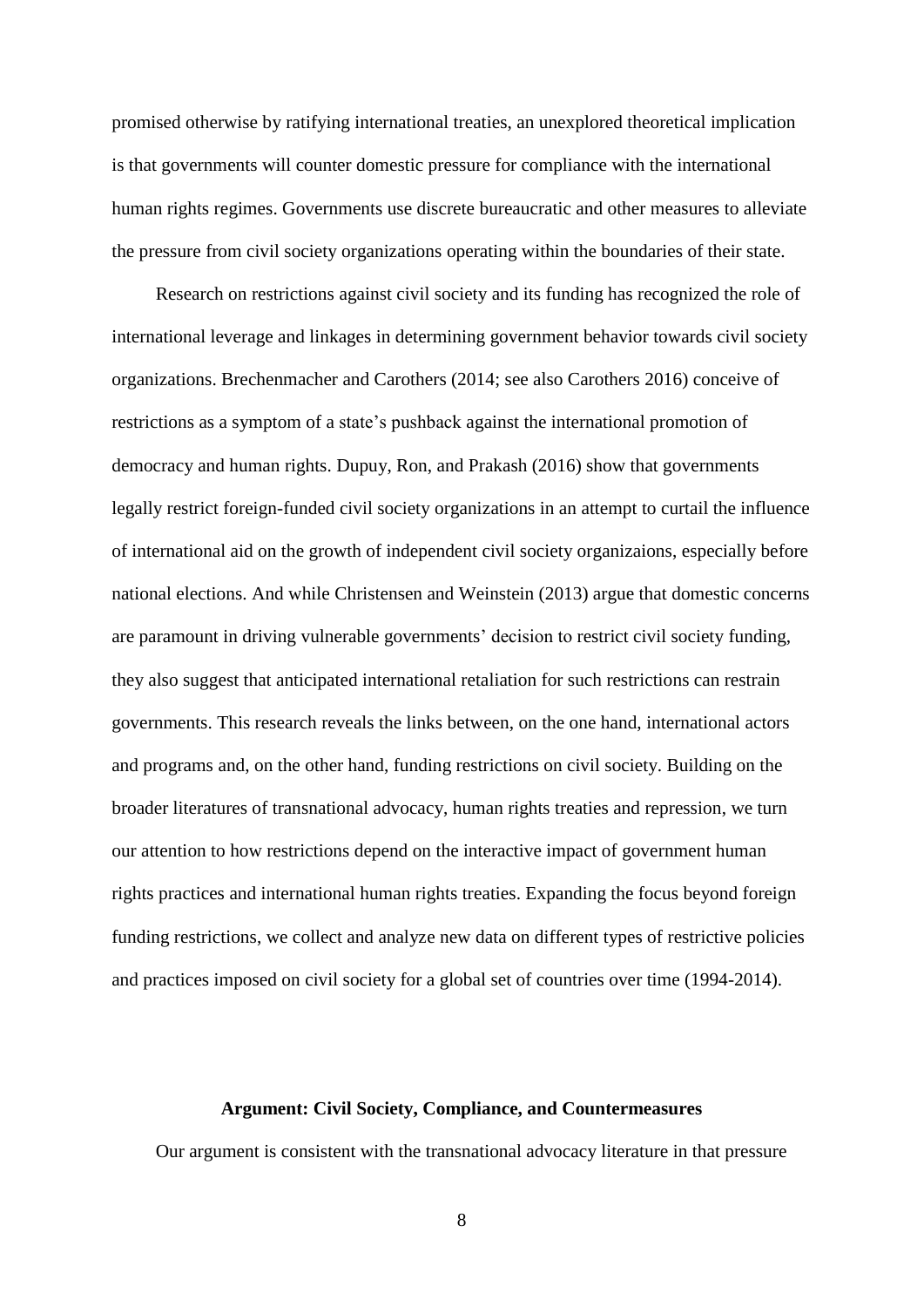from below, from civil society organizations, and from above, from the international human rights regime, increase government incentives to appear to be on their best behavior (e.g. Keck and Sikkink 1998; Risse and Sikkink 1999; Hendrix and Wong 2012; Krain 2012; Meernik, Aloisi, Sowell, and Nichols 2012; Murdie and Davis 2012; Brysk 2013; Risse, Ropp, and Sikkink 2013). However, we argue, rather than improving compliance with the international human rights regime, governments may also continue to violate human rights and hide them from international attention by restricting civil society organizations operating on their territory.

States commit to the international human rights regime in the knowledge that the monitoring of this regime is weak.<sup>4</sup> While a state under "moral management" might keep human rights commitments voluntarily and forego repression (Baron 2009), the uneven record of human rights protection suggests that many states do not. States commit to protect human rights, but it may be an "empty promise" (Thomas 2001; Hafner-Burton and Tsutsui 2005; Hathaway 2002; Simmons 2009).

The international human rights regime is reliant on domestic constituencies for monitoring and detecting non-compliance with international treaties (e.g. Dai 2005; 2013). As Meernik, Aloisi, Sowell, and Nichols (2012, 240) put it: "Local offices of human rights organizations are repositories of information on human rights abuses (…) They collect, investigate, analyze, and disseminate information to advance the cause of human rights in their locale by calling attention to human rights violations (to the extent possible given local conditions)." NGOs inform human rights institutions and treaty bodies, as well as other governments on how a state carries out its international commitments. Earlier research, while noting that there are organizational biases of civil society actors (e.g. Bob 2005), shows that

<sup>4</sup> Governments have various motives for ratifying human rights treaties (Moravscik 2000; Vreeland 2008; Simmons 2009). The costs attached to such commitments—that is, showing a good human rights record—are lower with lower monitoring capacity on the part of the international community.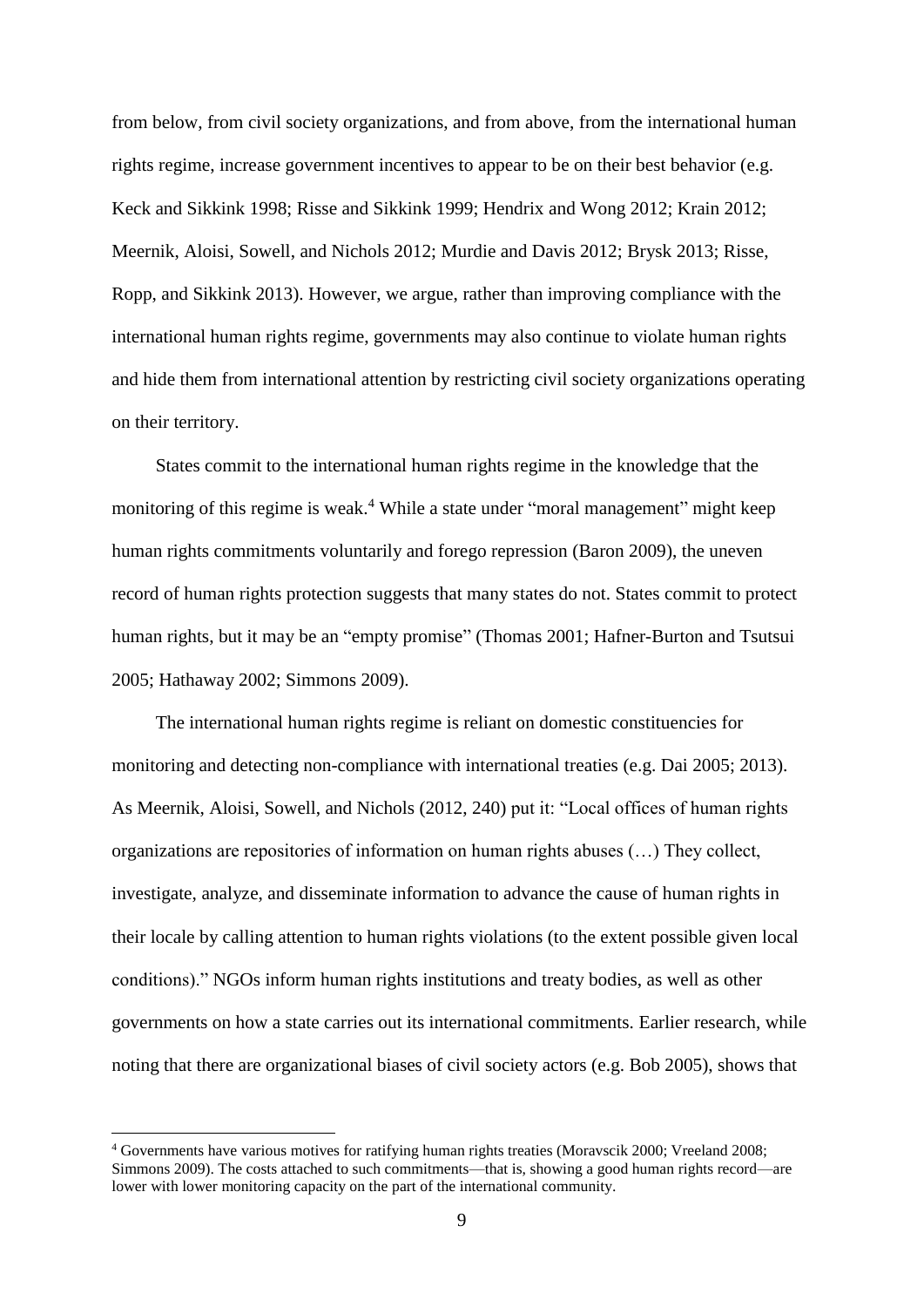more abusive states attract the attention of human rights organizations. Civil society organizations lower the auditing cost for the international community, including the major media outlets.

Existing research shows that ratification of human rights treaties with monitoring by civil society creates pressure for compliance. First, treaties such as the International Covenant of Civil and Political Rights (ICCPR) or the Convention Against Torture (CAT) facilitate monitoring by civil society organizations. Human rights treaties are important to civil society because, as Simmons (2009, 14) puts it, they "sharpen the focus on particular accepted and proscribed behaviors … treaties constrain government because they help define the size of the *expectations gap* when government fail to live up to their provisions." That is, treaties provide a benchmark against which government behavior can be evaluated, and the core provisions of the most prominent human rights treaties, the ICCPR and CAT, are nonderogable. Second, these treaties also help to set the political agenda and induce civil society activities to demand compliance (Conrad and Ritter 2013). For example, domestic human rights activists may use UN human rights treaties to motivate their advocacy. As Thomas (2001) argues in analyzing the effect of the Helsinki Final Act, even if the commitment is "empty," it can generate local and transnational pressure for compliance (see also Snyder 2011). Third, human rights treaties can support domestic courts and therefore increase the litigation costs that government incur for abuse (Simmons 2009, 14-15; Conrad and Ritter 2013). Fourth, states that violate the norms to which they signed up undermine international human rights instruments. Thus, they can expect greater international indignation compared to states that never ratified a human rights treaty. Fifth, ratifying states are required to submit regular reports to treaty bodies, which invites attention from international media, other states, and the UN. Hence, information from civil society organizations contradicting government reports receives greater exposure. Overall, these arguments suggest that ratification of a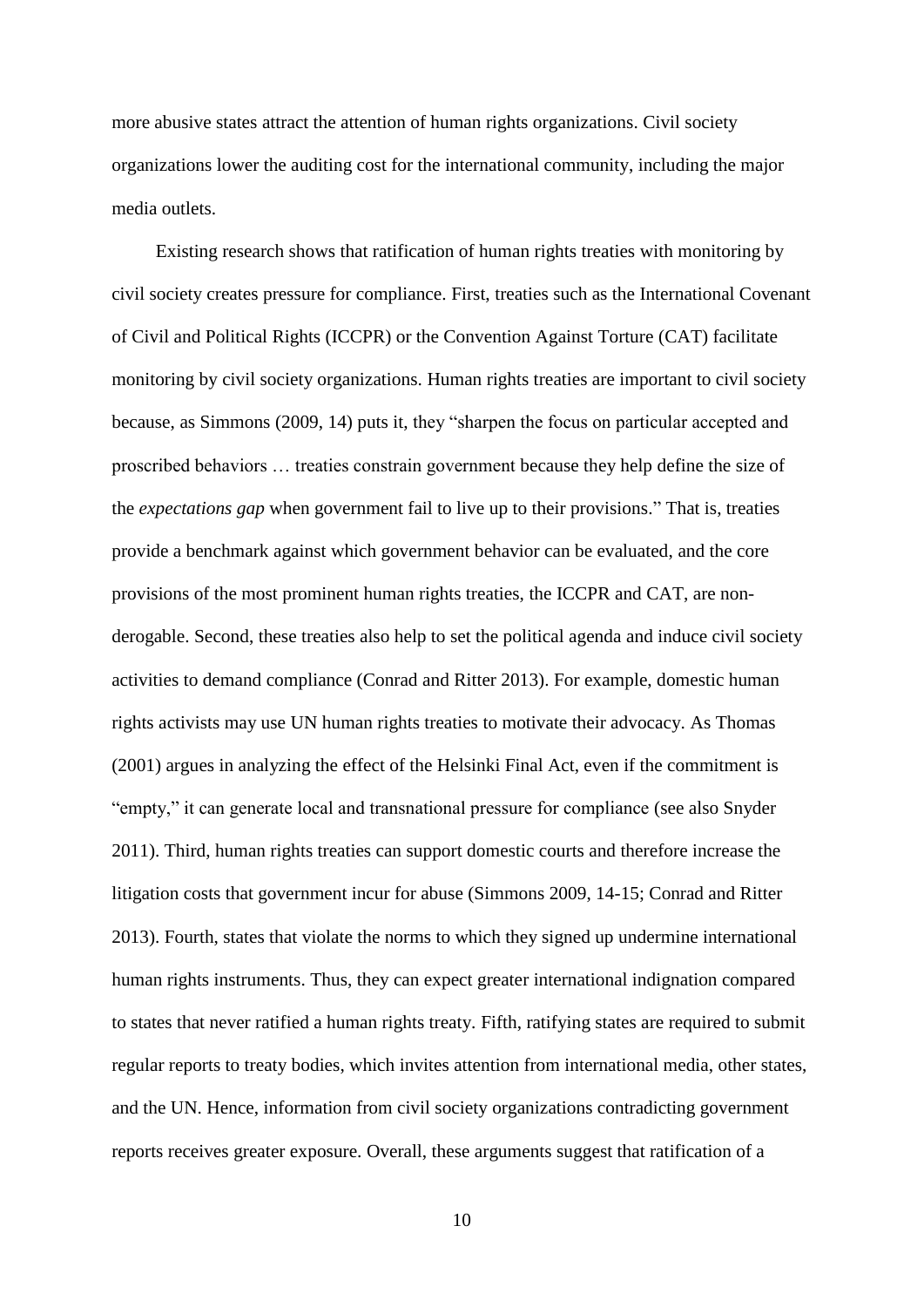human rights treaty invites additional pressures and reputational costs for governments that should incentivize them to appear to be on their best human rights-abiding behavior.<sup>5</sup>

Governments, fearing that civil society actors will expose their failure to live up to their human rights obligations, are expected to close the expectations gap and improve compliance with treaty commitments. As Keck and Sikkink (1998, 24) argue: "Once a government has publicly committed itself to a principle—for example, in favour of human rights or democracy—networks can use those positions, and their command of information, to expose distance between discourse and practice. This is embarrassing to many governments, which may try to save face by closing that distance." More recently, researchers recognize that there is not one linear path to compliance and less repression (e.g. Dai 2013). Murdie and Davis (2012, 14) find that shaming by domestic and international groups together improves compliance with human rights commitments, but also observe that governments increasingly restrict civil society.<sup>6</sup> Ritter and Conrad (2016) argue that increased mobilization may incentivize repression.

As this line of research suggests, governments have choices and not simply between more or less compliance. Governments can improve compliance *or* they can make their noncompliance more difficult to detect. Rather than forego repression, governments seek to hide their severe human rights violations from the international community through targeted counter-measures creating obstacles to detection. Although it is an international regime, there is a dimension that remains subject to the influence of government policy and practice. If, as the spiral theory and the boomerang argument suggests, information on victims and detailed monitoring depend on an information flow from local organizations and the incentivized

<sup>&</sup>lt;sup>5</sup> In Appendix H we examine whether a similar logic holds for the Rome Statute that sets up the International Criminal Court. Empirical findings provide support for this extension of the argument.

 $6$  Again, we note that some studies also show that human rights treaty ratification leads states to strategically shift to specific types of violations (Hafner-Burton 2008; Payne and Abouharb 2016). We see this behavior as evidence for our argument that human rights treaties put additional pressure on states to hide their wrongdoing.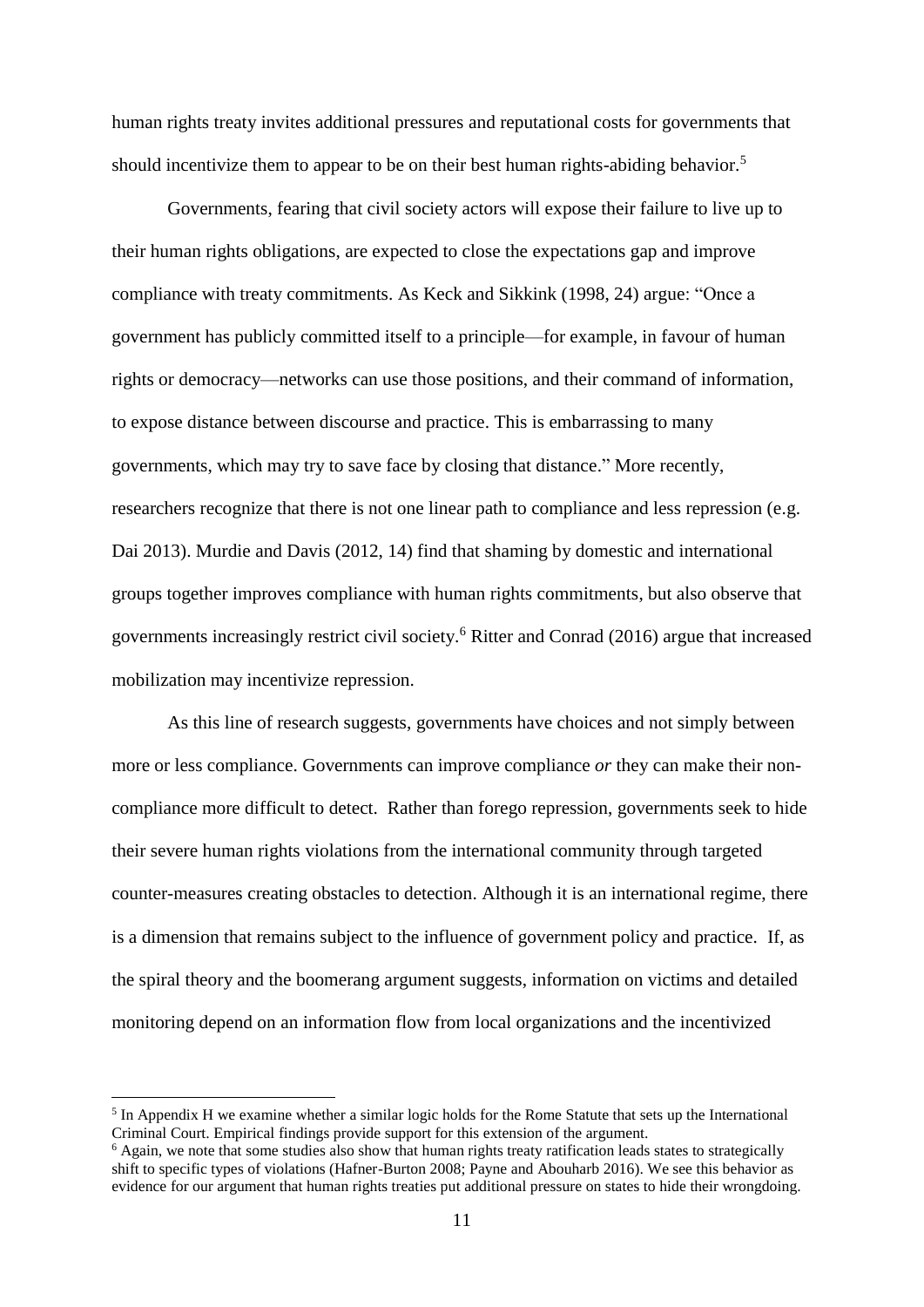domestic constituency, governments can impose registration difficulties, perform tax audits, censor publications of human rights organizations, and smear activists in an effort to manage the flow of information about severe human rights violations and the use of extrajudicial killing, torture, and disappearances. Governments can use these restrictive practices and policies to pre-emptively demobilize civil society in the period in which they commit severe violations and they can employ restrictions retrospectively to prevent civil society mobilization after severe violations have occured. In both scenarios, governments attempt to silence and restrict critical civil society organizations if they are unwilling or unable to improve their human rights behavior and face pressure to comply with treaty obligations:

**Hypothesis:** If governments are party to a human rights treaty and commit severe human rights violations, then they will impose more restrictions on civil society organizations compared to a) governments that are party to a treaty and commit few violations and b) governments that are not party to a treaty and commit severe violations.

In short, our argument assumes that states react to pressure from international human rights instruments and civil society. It takes as its point of departure two findings in earlier works: there is a gap between the behavior of states and the human rights norms that they have signed up to, *and* human rights violations are more costly when civil society is mobilized to monitor state behavior and states have previously ratified a human rights treaty. The paradox of the enormous growth and success of civil society organizations in providing high-quality information about physical integrity violations to the international community, coupled with most states agreeing these violations are contrary to international law, is the creation of an incentive for governments to silence these actors. This incentive will be strongest—and civil society at highest risk—in states ruled by "empty promisers" that ratify international agreements but frequently violate the norms to which they signed up.<sup>7</sup>

<sup>7</sup> While we argue that monitoring creates an incentive for government restrictions, we do not assume that restrictions are always effective in alleviating pressure to improve human rights performance. In fact, human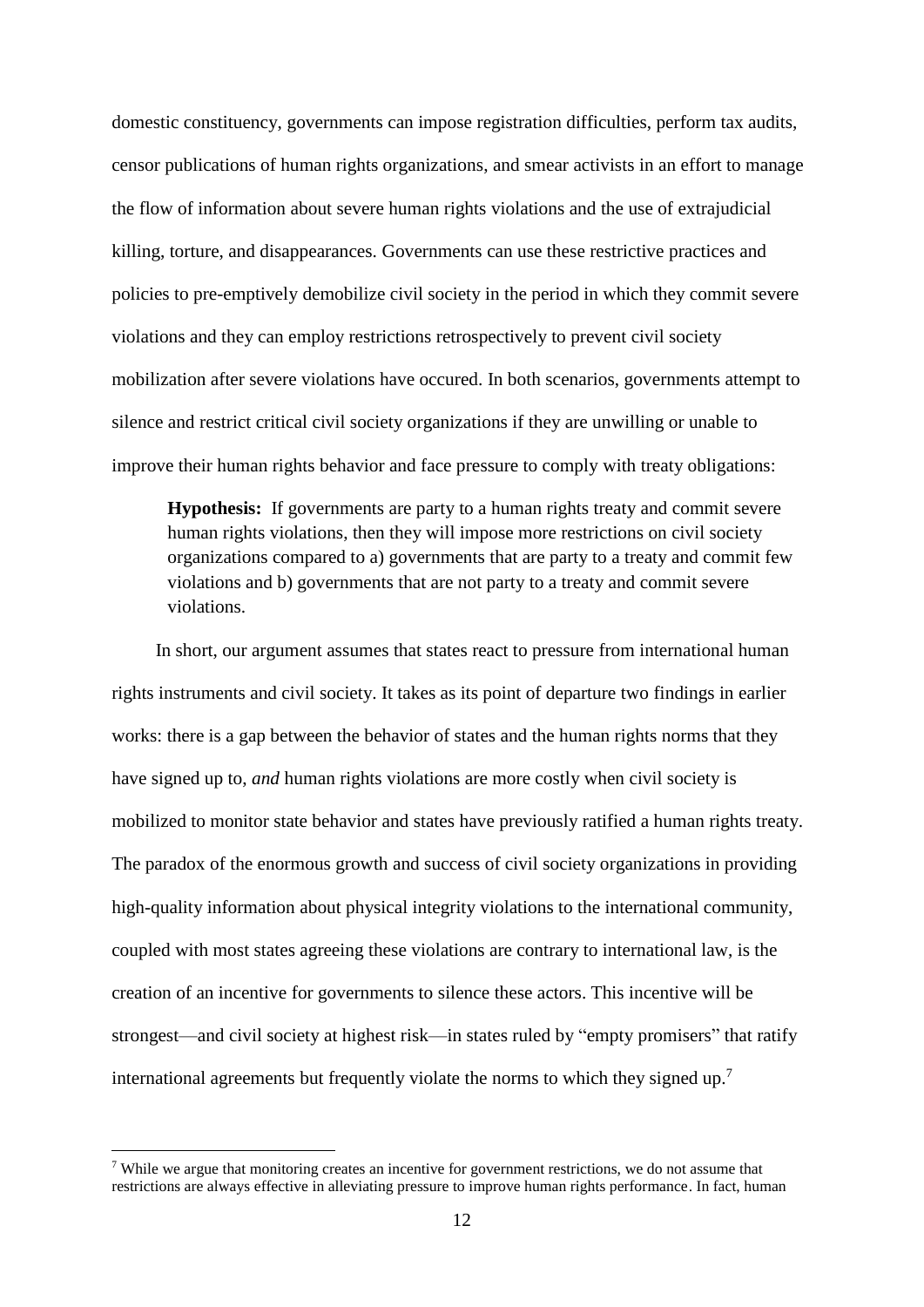#### **Research Design**

We examine our argument with a cross-national analysis of state-sponsored restrictions on civil society in 149 states between 1994 and 2014.<sup>8</sup>

# *Data*

Our data come from the the section on "Governmental Attitude Regarding

International and Nongovernmental Investigation of Alleged Violations of Human

Rights" in the country reports of the United States Department of State, Bureau of

Democracy, Human Rights, and Labor. The reports identify government restrictions

directed against groups active on human rights issues. For example, in Belarus in 2015:

Authorities harassed both registered and unregistered human rights organizations, subjected them to frequent inspections and threats of deregistration, reportedly monitored their correspondence and telephone conversations, and harassed family members of group leaders and activists (U.S. Department of State 2015).

Or from Guinea:

1

The government facilitated visits by a number of international human rights NGOs and generally cooperated with such organizations; however, none were permitted access to military prisons (U.S. Department of State 2009).

To date, no use has been made of this information on restrictions for systematic analysis. <sup>9</sup> Existing datasets have information on foreign funding restrictions for 153 low and middle-income countries (Dupuy, Ron, and Prakash 2016) and the *legal* framework that affects civil society organizations, collected for some 50 countries (International Center for Not-for-Profit Law 2016). In addition, the V-Dem and the

rights treaty-ratifying governments may first try to hide physical integrity violations by restricting civil society and, in case restrictions are ineffective, take steps to improve their human rights record.

<sup>8</sup> The original data on restrictions on civil society includes 176 countries, but 27 countries are not in our analysis because of missing data on relevant covariates.

<sup>9</sup> Inter-coder reliability is high. For a stratified random sample of 186 country-year observations (strata=years), the rate of agreement between two coders is at 85 percent for harassment, at 88 percent for surveillance and above 92 percent for all other restriction types (cf. Appendix B).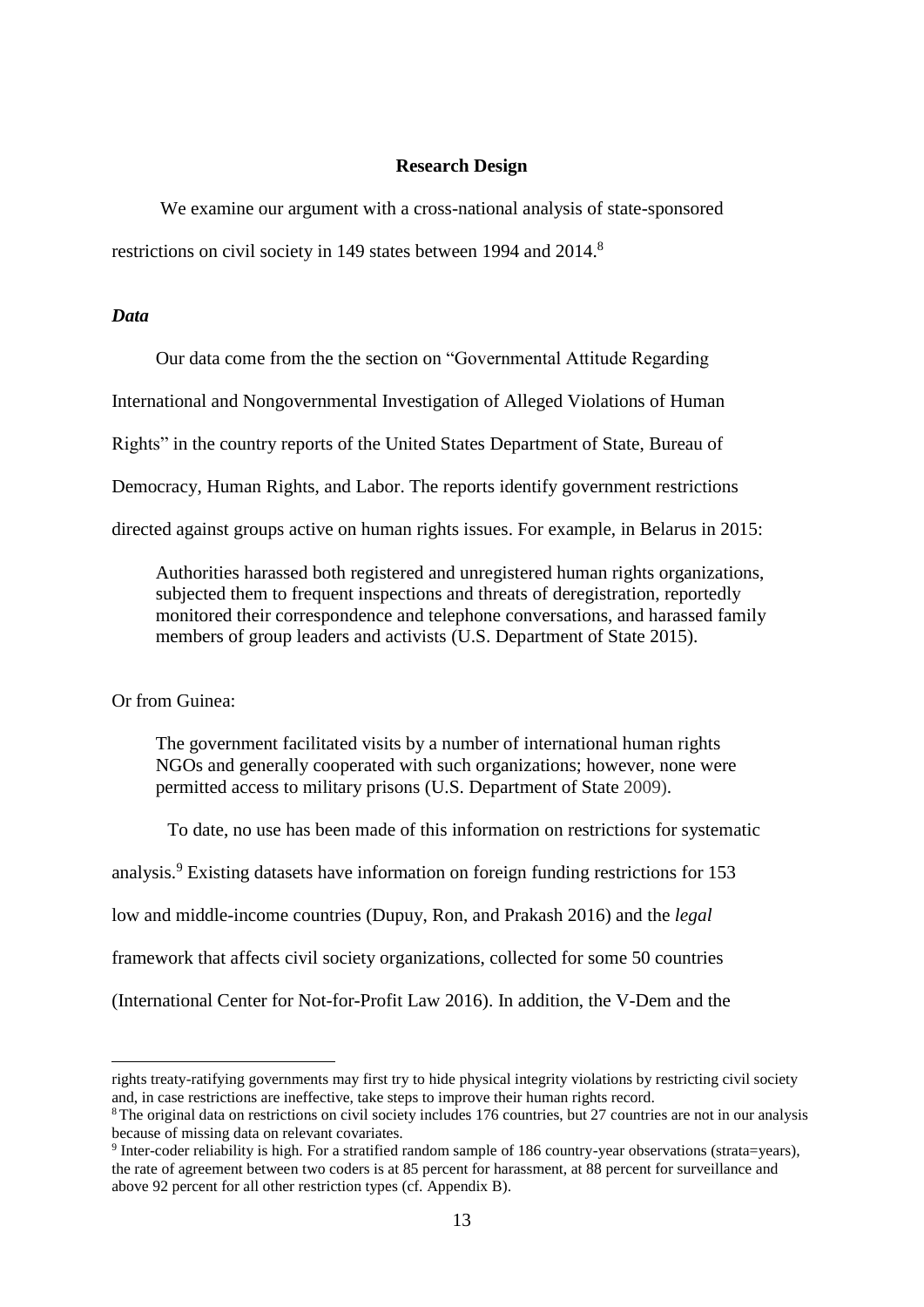CIRI datasets provide aggregate measures of the situation of civil society organizations, which we use as robustness tests. The V-Dem project provides an ordinal experts-based measure for whether government attempts to repress civil society organizations (Pemstein 2015; Coppedge et al. 2017, 243). While our data relies on public reports and differentiates between various types of restrictive practices and policies (see list below), the V-Dem measure builds on information provided by country experts. It therefore provides an aggregate score of repression against civil society on a four-point ordinal scale ranging from 0 (repression on the scale of Stalinist Russia or Nazi Germany) to 4 (free to organize). The V-Dem measure is less suitable for our purpose of evaluating the extent and diversity of the range of more *subtle* restrictions to hide physical integrity rights violations. The V-Dem measure's reference to large scale repression and inclusion of arrests, public display of force, and disruption of public gatherings implies conceptual overlap with physical integrity rights abuses. Our disaggregated data is also distinct from the ordinal measure of "freedom of assembly and association" provided in the CIRI dataset, which ranges from 0 for severely restricted freedoms to 2 for freedoms of assembly and association being virtually unrestricted. That is, the CIRI measure does not only include repression targeting civil society organizations but also actions taken more broadly against political parties (Cingranelli, Richards, and Clay 2014). Our dataset permits analyses of the range of types of restrictions that states impose on civil society organizations.

## *Dependent Variable*

Our dependent variable is the prevalence of restrictions on civil society organizations. We construct a count variable of the different types of restrictions, which captures the operational, bureaucratic, and funding costs imposed on organized civil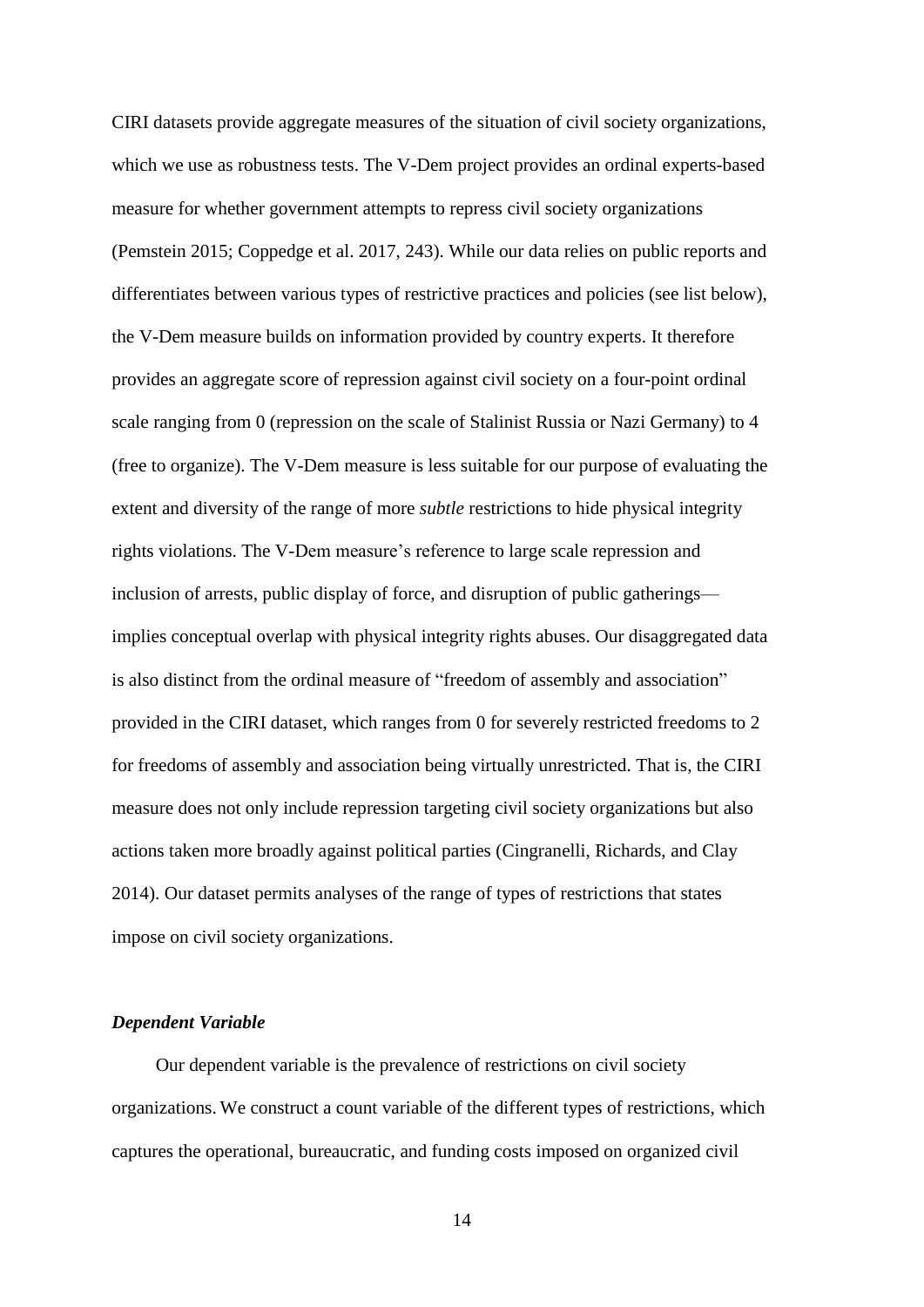society. It includes the following types of restrictions:

- banning specific civil society organizations,
- $-$  curtailing travel,
- restricting their visits to government sites,
- limiting their domestic funding sources,
- limiting their international funding sources,
- creating difficulties in obtaining visas or denying visas,
- creating difficulties in registering as civil society organizations,
- censoring their publications,
- harassing civil society activists, and
- surveilling civil society activists.

1

Figure 1 shows the distribution of restrictions across countries for 2014, with the level of restrictions particularly high in the Middle East, Eastern Europe (including Russia), and Central Asia.<sup>10</sup> Half of the yearly observations in our sample show at least one restriction on civil society organizations' mobilization and operation. On average, there are 1.3 types of restrictions per country-year.

– *Figure 1: Number of restrictions on civil society organizations (2014)* –

Comparing our measure with the V-Dem measure of repression of civil society and the CIRI freedom of association measures, we find that our data are quite highly but not perfectly correlated with both the V-Dem data  $(0.55, p-value = 0.00)$  and CIRI

<sup>&</sup>lt;sup>10</sup> We exclude those country-years where independent civil society is fully banned and countries, thus, exclude themselves from the 'boomerang' process—that is where pressure cannot come from below. An outright ban is not a subtle restriction and may not deflect but attract attention from the international community if governments have ratified human rights treaties. However, in Appendix K, we show that results are substantively the same if we include those cases.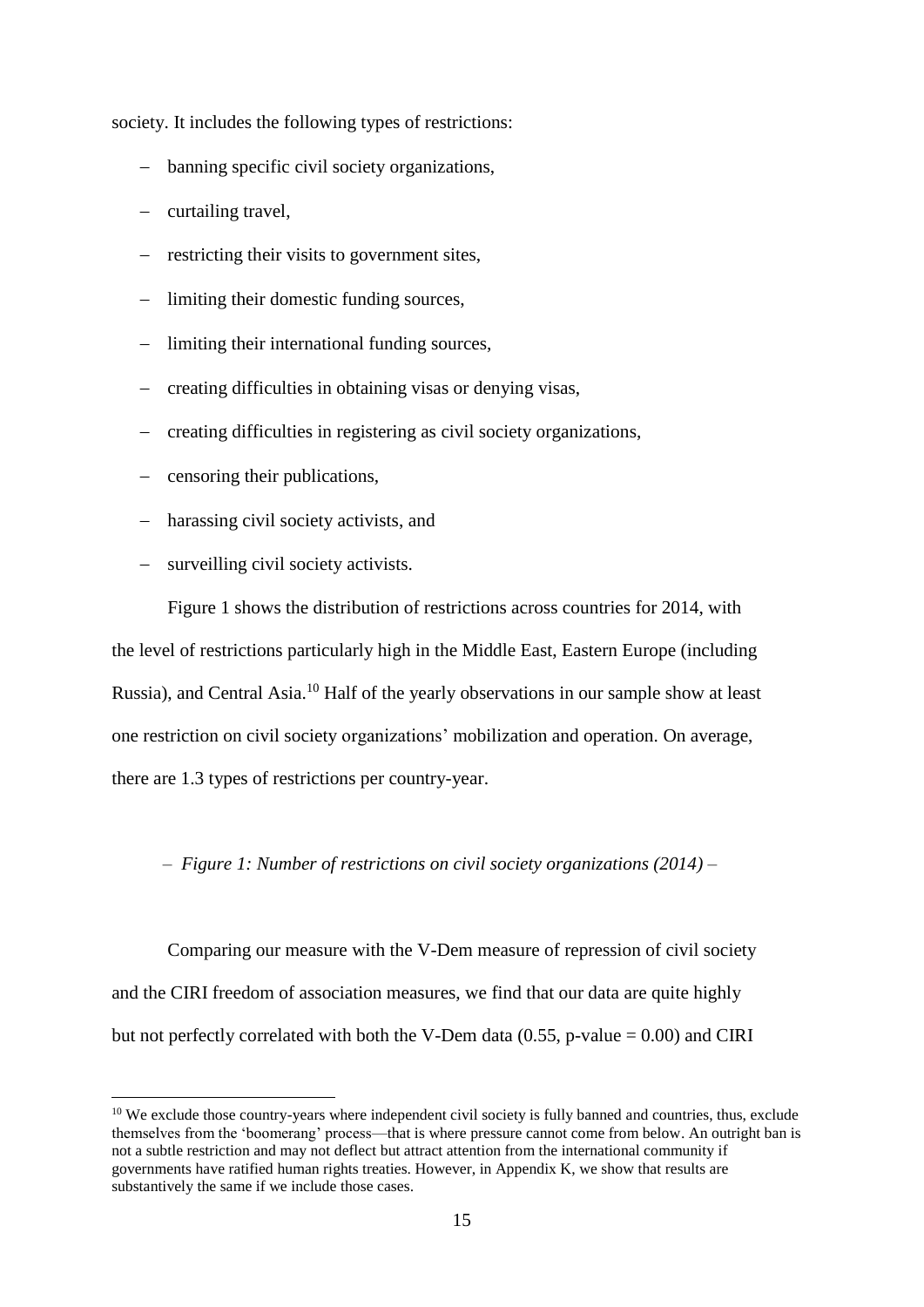data (rho=0.52, p-value = 0.00). Moreover, our measure also picks up on greater within-country, over-time variation compared to V-Dem and CIRI (see figures in Appendix J), suggesting that our nine-point scale of restrictions provides substantively meaningful nuance in describing how government treats civil society organizations.

### *Main Explanatory Variables*

1

To measure physical integrity rights violations, we use the five-point ordinal measure from the Political Terror Scale (Gibney et al. 2016) and the latent Human Rights Score by Schnakenberg and Fariss (2014a; 2014b) as an alternative measure that corrects for over-time reporting changes (Fariss 2014).<sup>11</sup> Both measures reflect the conceptual distinction between civil society restrictions and physical integrity rights violations. For example, the 2005 U.S. State Department report on Uganda states that, "human rights groups generally operated without government restriction, investigating and publishing their findings on human rights cases." Nevertheless, this report also records "unlawful killings, disappearances, (…) use of torture and abuse of suspects" of the Ugandan security forces. Figures 2 and 3 illustrate that there is a positive but not perfect correlation between human rights abuses and restrictions in the full sample. To the extent that human rights norms are considered to apply whether or not states have ratified a specific treaty, there will be pressure to comply and an incentive to restrict. But even among cases with severe human rights abuses (x-axis), there are several with no or only a few restrictions on civil society (y-axis). We measure abuses and restrictions contemporaneously because we do not expect one specific temporal ordering. Instead, we think that human rights treaty-ratifying governments will both pre-empt civil society monitoring when they commit abuses, and restrict civil society

<sup>&</sup>lt;sup>11</sup> We use Fariss's measure as an alternative. See debate (Cingranelli and Filippov 2018; Fariss 2019).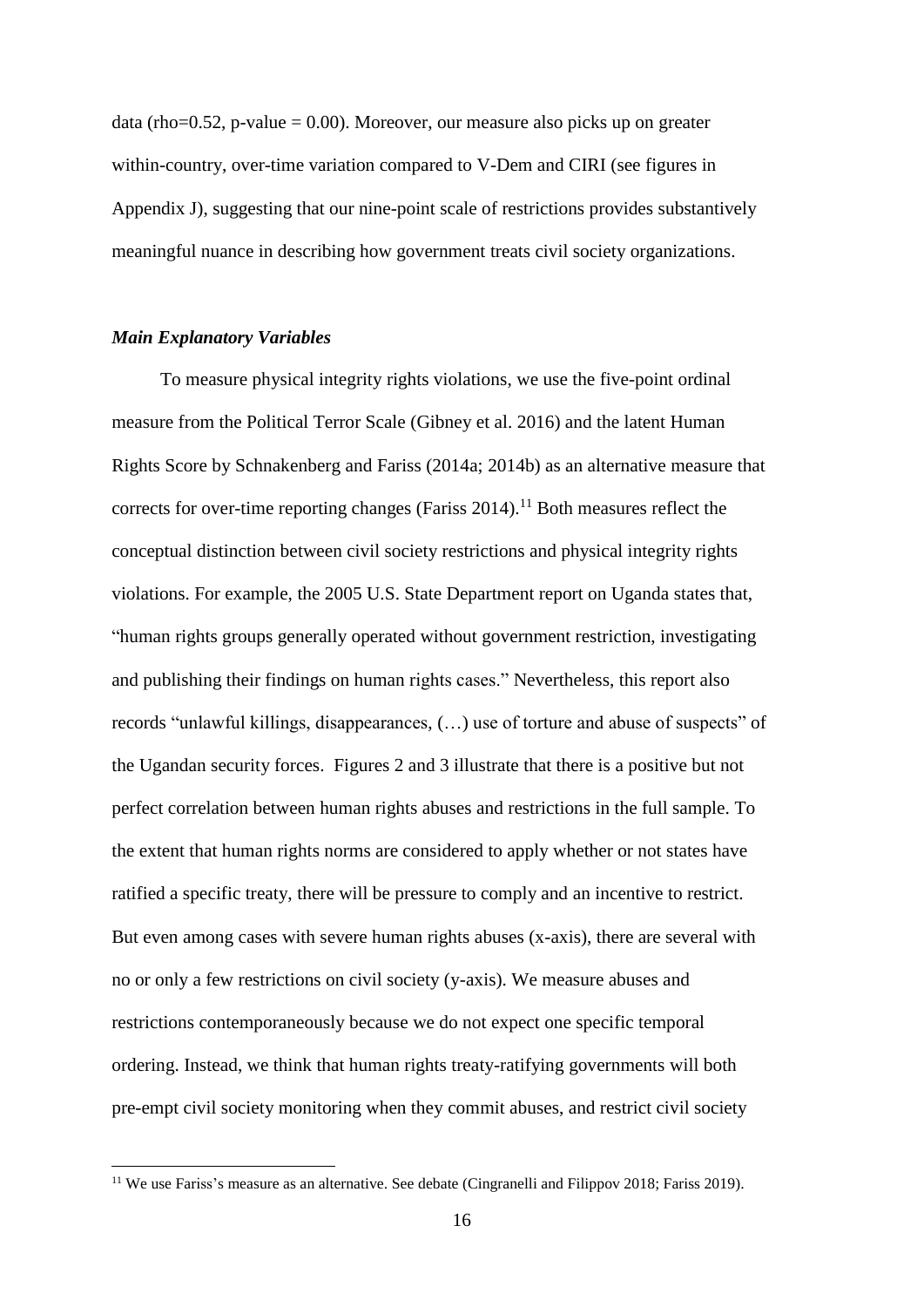activity to cover up violations. In Online Appendix M we show that results are substantively the same if we lag human rights abuses and treaty ratification by one year and thus examine the covering-up purpose of restrictions.

# – *Figure 2. Joint distribution of the Political Terror Scale and the restriction count –*

*– Figure 3. Joint distribution of Fariss's abuses scores and the restriction count –*

For human rights treaties, we use two binary variables for whether a state ratified the International Covenant of Civil and Political Rights (ICCPR) and the Convention Against Torture (CAT).<sup>12</sup> These variables are interacted with the PTS and Fariss's latent human rights scores, respectively. We also show that results are robust for indicators for either treaty ratification and for a count of treaties (Appendix F). In the first year in our sample, 77 percent of the countries have ratified ICCPR, increasing over the period to 90 percent. Only 53 percent of the countries have ratified the CAT in the first year in our sample, increasing to 77 percent overall. Most variation in treaty commitments is found across countries. Yet, country-specific random effects models show that newly assumed treaty commitments in the period of analysis also drive restrictions on civil society (Appendix E). We note that if restrictions are effective in reducing reports about physical integrity rights violations, then reporting bias should make it harder to find evidence for our argument and the expectation of a positive relationship between restrictions and the PTS or Fariss's latent human rights abuses scores.

<u>.</u>

 $12$  Data on ratification come from the Office of the High Commissioner of Human Rights (2015).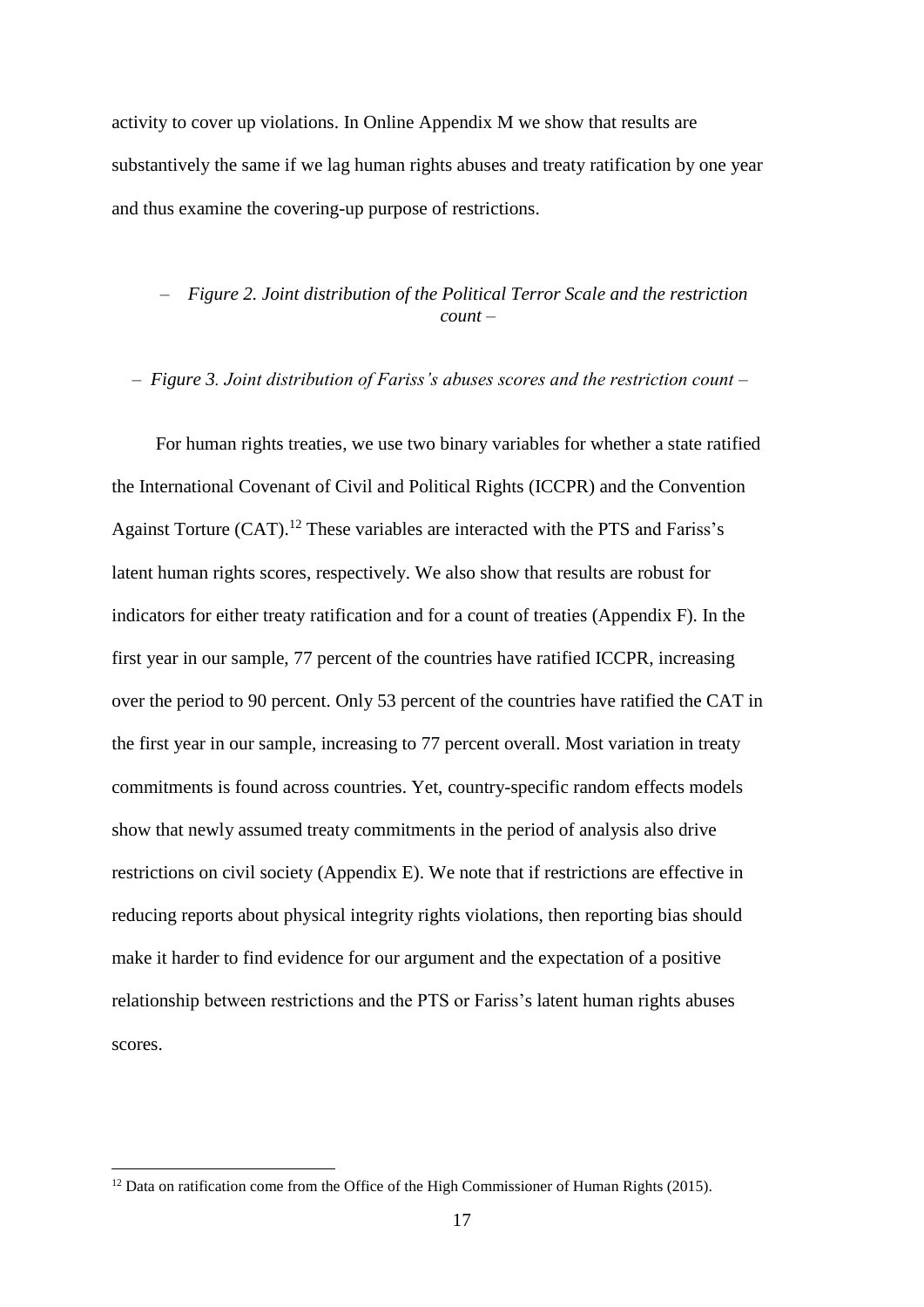## *Model Specification and Identification Strategy*

Our measure of restrictions is a discrete count variable. Therefore, we use a negative binomial count model.<sup>13</sup> The Wooldridge  $(2002)$  test for panel autocorrelation indicated that the outcome variable, the count of restrictions, is serially correlated over time in all models. Therefore, as suggested by Murdie and Davis (2012), we use generalized estimating equation estimation with an autoregressive lag one correlation structure to account for auto-correlation in both coefficient estimates and standard errors.

Our analysis controls for potential confounders that influence physical integrity rights violations and are likely to also affect restrictions and governments' vulnerability to international costs. We account for the best predictors of physical integrity as identified by Hill and Jones (2014) rights violations—the number of constraints on the executive (Marshall, Gurr, and Jaggers 2016), judicial independence (Coppedge, Lindberg, Skaaning, and Teorell 2016; Coppedge et al. 2017, 59), and youth bulges (World Bank 2015)—and standard control variables used by Murdie and Davis (2012), capturing the influence of domestic and international civil society mobilization on human rights. That is, we also account for civil society activism with the logged count of protest events (lagged one year) because it may lead governments to use restrictions *and* pressure governments into ratifying human rights treaties.<sup>14</sup> For domestic threats that may provide incentives for states to restrict civil society organizations and abuse human rights, we create a binary variable for whether a state experiences minor or major armed conflict (Gleditsch et al. 2002). We approximate capacity-related incentives to deliver on human rights commitments with z-standardized GDP per capita

<sup>&</sup>lt;sup>13</sup> We do not use a Poisson model because the mean number of types of restriction  $(1.28)$  is smaller than the standard deviation (3.38). However, we note that our results hold when using a Poisson model.

<sup>&</sup>lt;sup>14</sup> Data are obtained from Clark and Regan (2016).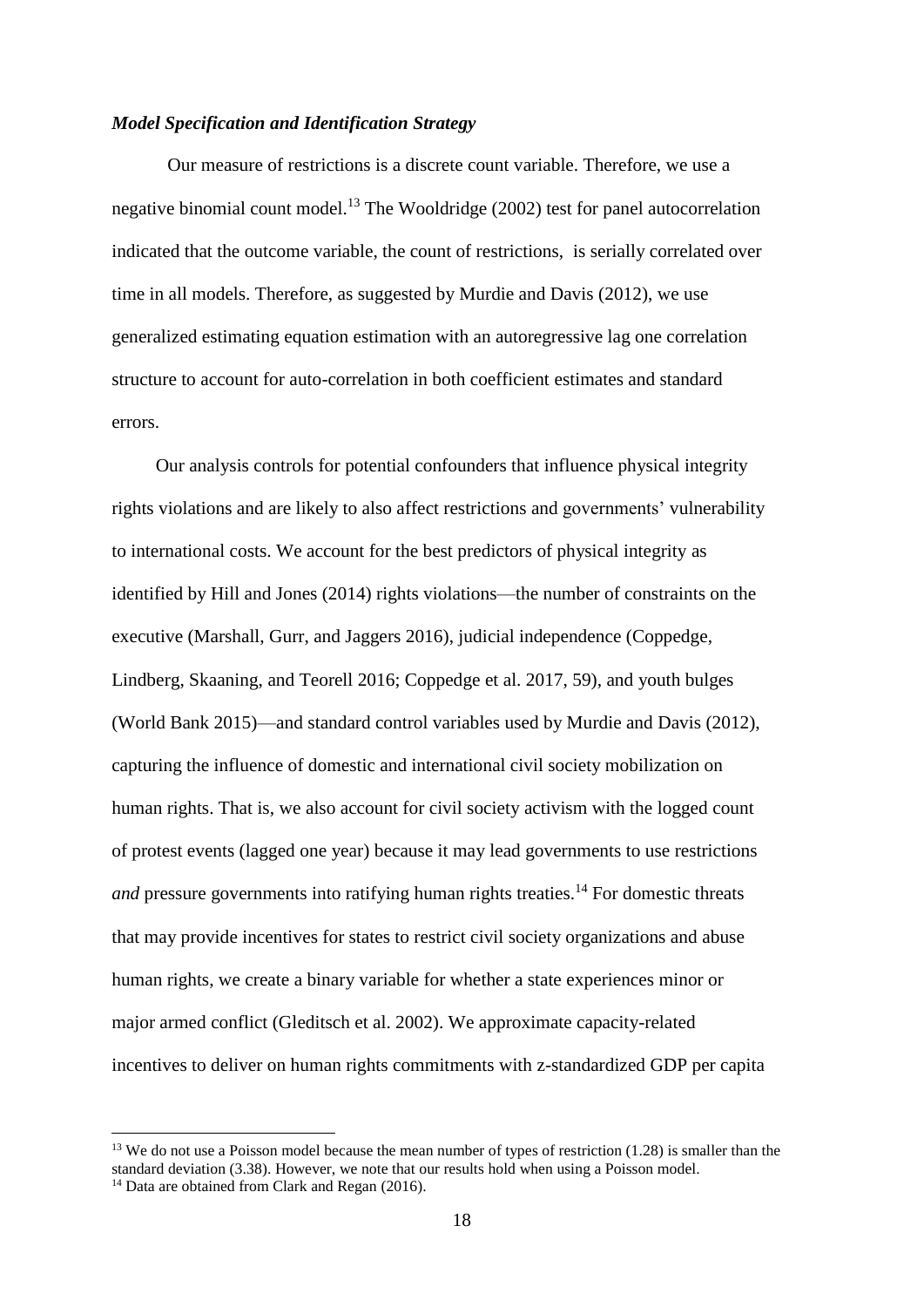(in constant U.S. dollars) and population size (World Bank 2015). Summary statistics for all variables are in Appendix A.<sup>15</sup>

We address three further challenges to inference. First, we account for the nonrandom choice of governments to ratify a human rights treaty with an endogenous treatment model (von Stein 2005). That is, unobserved factors may be influencing both human rights treaty commitments and restrictions, such as prior domestic mobilization. The endogenous treatment model estimates three equations: an equation predicting selection into a human rights treaty, an equation predicting the occurrence of any restrictions in treaty member states, and an equation predicting the occurrence of any restrictions in non-member states. Holding constant observed and unobserved factors that influence both ratification and restrictions lets us estimate the effect of treaty ratification conditional on severe violations. We follow Conrad and Ritter (2013, 404) and use the number of intergovernmental organization memberships (IO) a state maintains during a given year as an instrument for treaty ratification. Results are very similar to the single-stage binomial count model (see Appendix L).

Second, there is the possibility of reverse causation. Our argument suggests that repressive governments use restrictions to mitigate (anticipated) international costs for physical integrity rights violations. Yet if governments observe that restrictions are effective in reducing monitoring, they may also have incentives to sign up to international human rights treaties. If civil society, indeed, chooses to refrain from mobilizing in response to restrictions, then a positive correlation between international human rights treaties and restrictions could be explained by the silencing effect of restrictions and the resulting lower costs for human rights-abusing governments to join international treaties. We test this possibility by examining if restrictions in the current

<sup>&</sup>lt;sup>15</sup> We note that there might be other domestic causes of government-sponsored restrictions against civil society.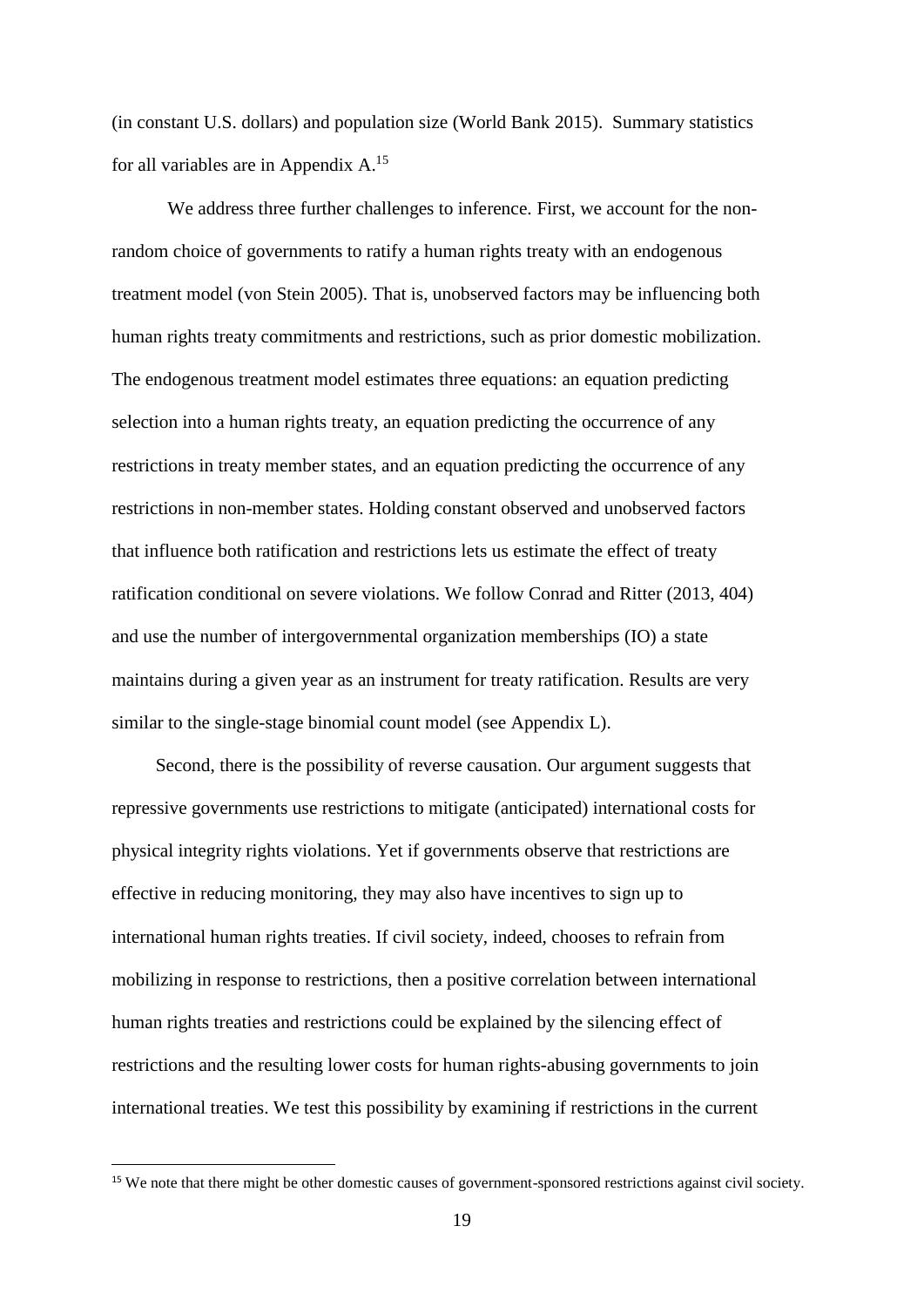and past year influence whether states ratified one of the human rights treaties, but we find no evidence for reverse causation (Appendix C).

Third, we are concerned about time trends in the human rights violations measures based on U.S. State Department reports (Clark and Sikkink 2013; Schnakenberg and Fariss 2014). Therefore, we estimate our results in a sample with observations after the turn of the century, when reporting bias should no longer affect over-time trends within countries (Poe, Carey, and Vazquez 2001, 677; Clark and Sikkink 2013, 555; see Appendix D). The results remain robust in this restricted sample.

### **Findings**

The analysis provides evidence for our argument that governments prefer to keep information about their physical integrity rights violations private, especially if they are vulnerable to international pressures. Table 1 presents the results for international pressures resulting from ratification of the ICCPR. In line with our key theoretical expectation, Model 1A, without control variables, shows that the interaction effect between the Political Terror Scale—our measure for the severity of physical integrity violations—and the ratification of ICCPR is positive, but it just fails to reach conventional levels of significance. When controlling for observed confounders, the interaction term between ICCPR and the PTS is significant at the 95 percent confidence level. This finding holds when using Fariss's latent human rights scores for both the model without and with control variables (Models 2A and 2B).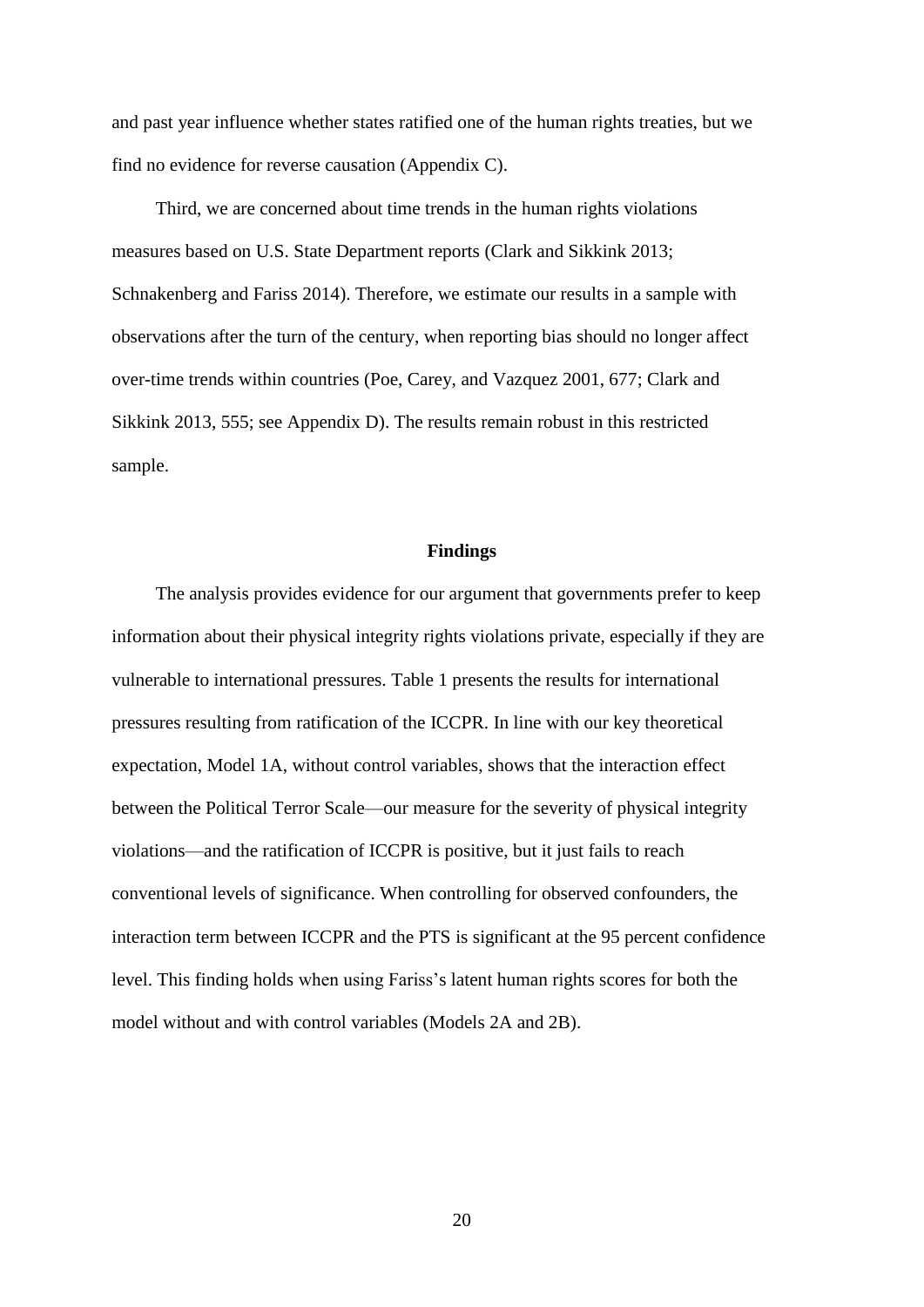|                                  | <b>PTS</b> |            | <b>Fariss</b> |            |
|----------------------------------|------------|------------|---------------|------------|
| <b>VARIABLES</b>                 | Model 1A   | Model 1B   | Model 2A      | Model 2B   |
|                                  |            |            |               |            |
| <b>PTS</b>                       | $0.103+$   | $-0.012$   |               |            |
|                                  | (0.059)    | (0.029)    |               |            |
| <b>ICCPR</b>                     | $-0.115$   | $-0.472**$ | $-0.037$      | $-0.058$   |
|                                  | (0.215)    | (0.117)    | (0.057)       | (0.064)    |
| <b>PTS * ICCPR</b>               | 0.050      | $0.162**$  |               |            |
|                                  | (0.063)    | (0.031)    |               |            |
| Latent human rights abuses score |            |            | $0.239**$     | 0.037      |
|                                  |            |            | (0.041)       | (0.058)    |
| Latent abuses * ICCPR            |            |            | 0.034         | $0.144*$   |
|                                  |            |            | (0.041)       | (0.058)    |
| Protest events (lag 1 year)      |            | $0.019**$  |               | 0.012      |
|                                  |            | (0.006)    |               | (0.009)    |
| <b>Executive constraints</b>     |            | $-0.065**$ |               | $-0.019+$  |
|                                  |            | (0.008)    |               | (0.011)    |
| Youth bulge                      |            | $0.718**$  |               | $0.588**$  |
|                                  |            | (0.107)    |               | (0.202)    |
| Independent judiciary            |            | $-0.103**$ |               | $-0.115**$ |
|                                  |            | (0.008)    |               | (0.016)    |
| Conflict year                    |            | $0.046**$  |               | $-0.006$   |
|                                  |            | (0.017)    |               | (0.023)    |
| GDP (stand.)                     |            | $0.080**$  |               | $0.074*$   |
|                                  |            | (0.020)    |               | (0.035)    |
| Population (stand.)              |            | $0.054**$  |               | $0.043**$  |
|                                  |            | (0.008)    |               | (0.010)    |
| Constant                         | $-0.240$   | $-2.627**$ | $-0.657**$    | $-2.386**$ |
|                                  | (0.211)    | (0.342)    | (0.058)       | (0.600)    |
|                                  |            |            |               |            |
| Observations                     | 3,001      | 2,730      | 3,146         | 2,593      |
| Deviance                         | 3277       | 2137       | 2883          | 2001       |

*Table 1. Negative binomial model of restrictions against civil society, testing the impact of ICCPR ratification, 1994-2014*

Notes: Standard errors in parentheses, \*\*  $p<0.01$ , \*  $p<0.05$ , +  $p<0.1$ .

Based on the estimates of Model 1B, Figure 4 illustrates that, all else being equal, governments that have ratified the ICCPR and score highest on the PTS employ the largest number of restrictions. This finding is substantively the same for predictions based on the estimated coefficients from Model 2B. In line with our argument, Figure 4 also shows that the predicted count of restriction types increases with the severity of physical integrity rights violations, but only if governments have ratified the ICCPR (black line). In contrast, restrictions neither increase nor decrease with the PTS if governments are not a party to the ICCPR. As illustrated in Figure 5, the marginal effect of the PTS is indeed positive and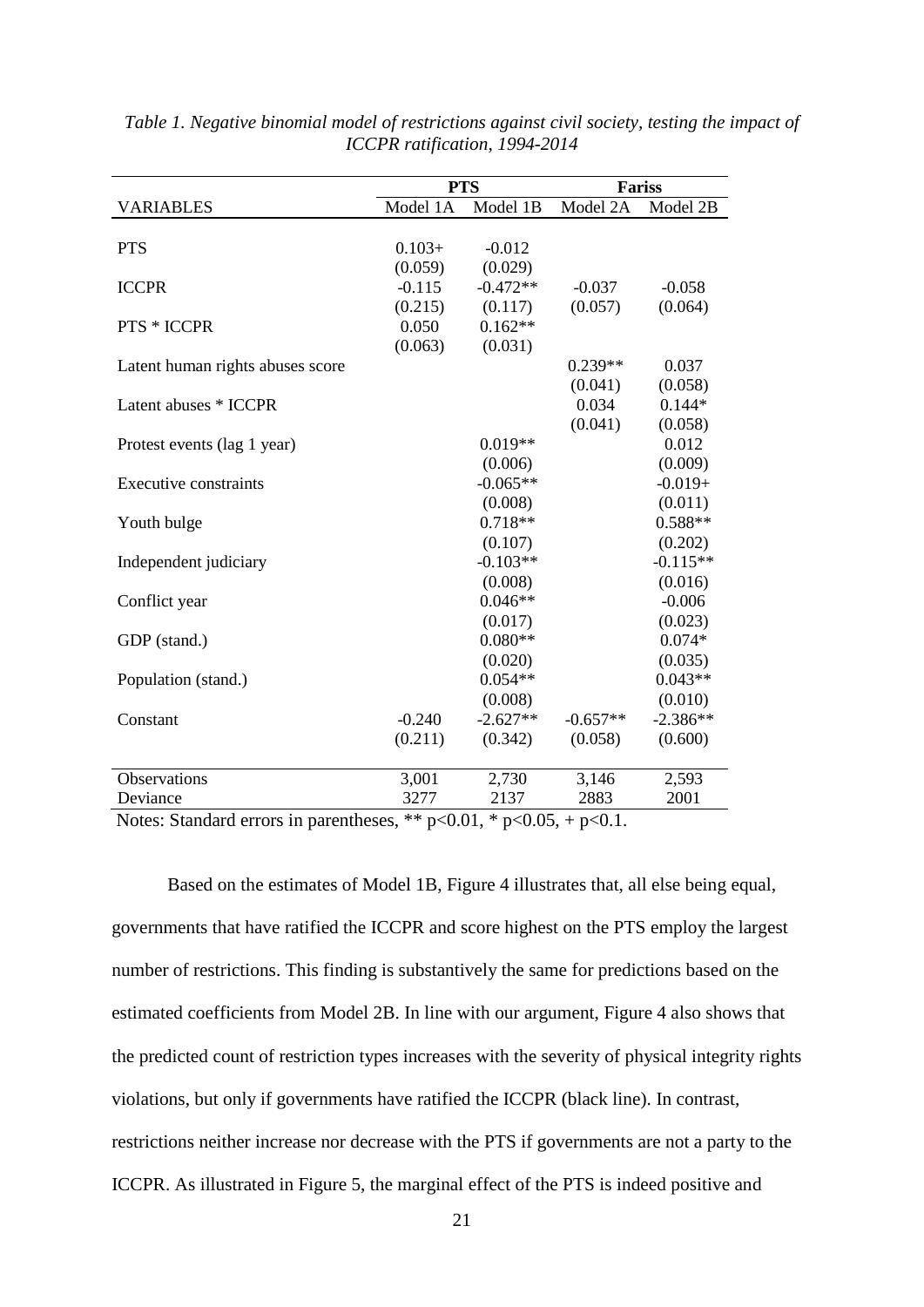significant only among governments that ratified the ICCPR. Figure 6 shows that ratification of this human rights treaty increases restrictions for governments that score 5 on the Political Terror Scale. The average difference in restrictions due to ICCPR ratification is negative for countries under secure rule of law or with fewer physical integrity rights violations. Overall, these findings support our argument that internationally vulnerable states have the strongest incentives to hide severe human rights abuses.

The findings are very similar for the effect of physical integrity rights violations conditional on ratification of the Convention Against Torture (CAT), as shown in Models 3A, 3B, 4A, and 4B in Table 2. Based on the estimated coefficient in Model 3B, the graph in Figure 7 shows that the predicted number of restriction types is highest for governments that have ratified the CAT and commit the most severe physical integrity rights violations. Figure 8 illustrates that the marginal effect of the PTS on restrictions is positive only for the states that ratified the CAT, while it is non-significant for the states that have not signed this treaty. Figure 9 shows that ratifying the CAT has a positive effect on restrictions in human rights abusing regimes. However, CAT ratification reduces the number of restrictive practices and policies when governments generally comply with human rights treaties and commit no physical integrity rights violations. Overall, the figures present evidence in line with the argument that governments vulnerable to international pressure tend to impose restrictions on civil society organizations to stop the flow of information on physical integrity rights violations.

> – *Figure 4. Predicted number of restrictions (ICCPR) – – Figure 5. Marginal effect of PTS – – Figure 6. Marginal effect of ICCPR –*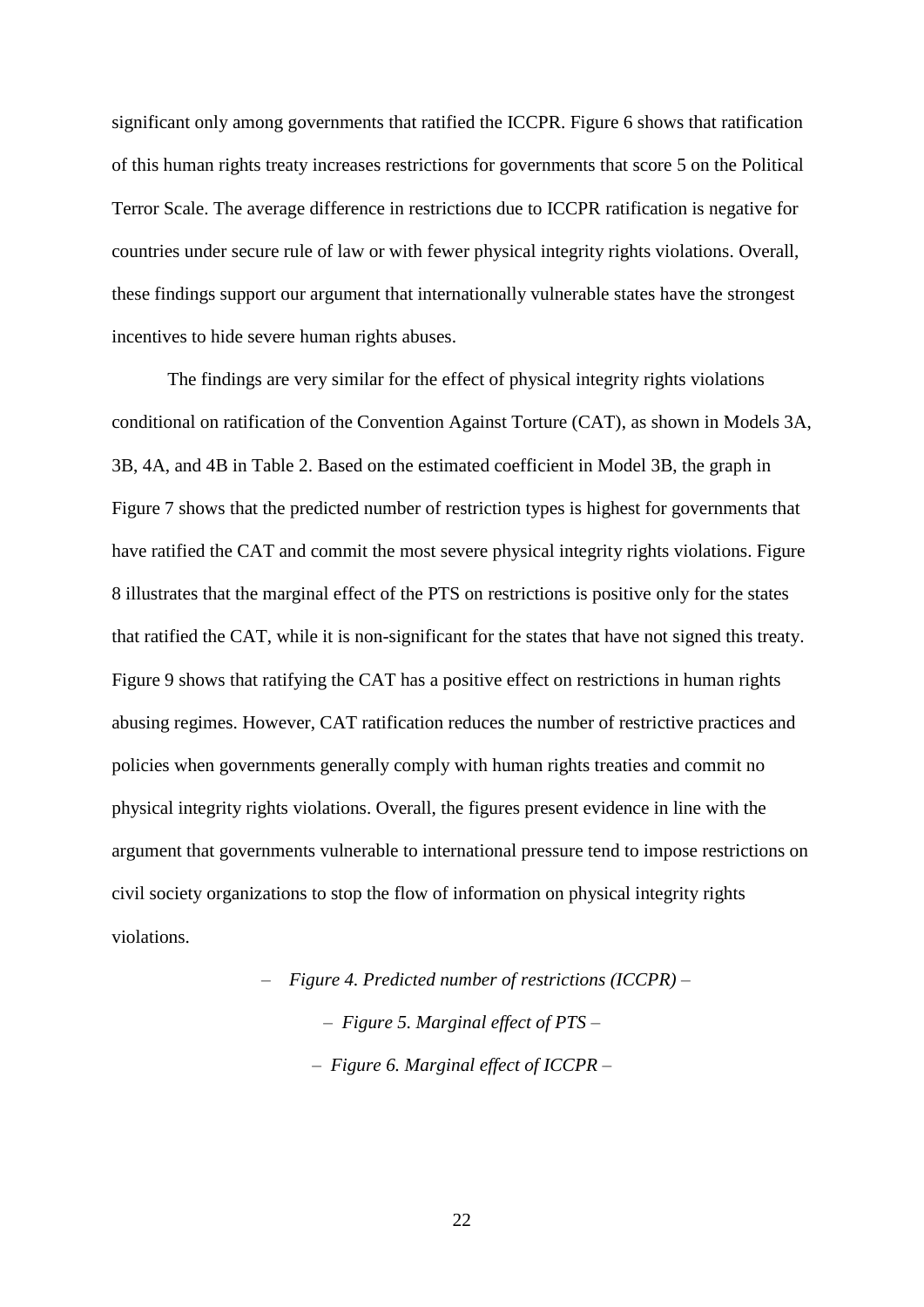|                                  |          | <b>PTS</b>        |                   | <b>Fariss</b> |  |
|----------------------------------|----------|-------------------|-------------------|---------------|--|
| <b>VARIABLES</b>                 |          | Model 3A Model 3B | Model 4A Model 4B |               |  |
|                                  |          |                   |                   |               |  |
| <b>PTS</b>                       | 0.073    | $-0.007$          |                   |               |  |
|                                  | (0.045)  | (0.025)           |                   |               |  |
| <b>CAT</b>                       | $-0.156$ | $-0.611**$        | 0.048             | $0.136*$      |  |
|                                  | (0.170)  | (0.102)           | (0.050)           | (0.060)       |  |
| PTS * CAT                        | 0.081    | $0.208**$         |                   |               |  |
|                                  | (0.051)  | (0.027)           |                   |               |  |
| Latent human rights abuses score |          |                   | $0.201**$         | $0.127**$     |  |
|                                  |          |                   | (0.030)           | (0.040)       |  |
| Latent abuses * CAT              |          |                   | 0.018             | $0.162**$     |  |
|                                  |          |                   | (0.030)           | (0.046)       |  |
| Protest events (lag 1 year)      |          | $0.053**$         |                   | 0.004         |  |
|                                  |          | (0.008)           |                   | (0.008)       |  |
| <b>Executive constraints</b>     |          | $-0.059**$        |                   | $-0.055**$    |  |
|                                  |          | (0.009)           |                   | (0.010)       |  |
| Youth bulge                      |          | 0.116             |                   | 1.331**       |  |
|                                  |          | (0.077)           |                   | (0.169)       |  |
| Independent judiciary            |          | $-0.150**$        |                   | $-0.183**$    |  |
|                                  |          | (0.009)           |                   | (0.013)       |  |
| Conflict year                    |          | 0.012             |                   | $0.062**$     |  |
|                                  |          | (0.013)           |                   | (0.017)       |  |
| GDP (stand.)                     |          | $0.023*$          |                   | $0.127**$     |  |
|                                  |          | (0.012)           |                   | (0.026)       |  |
| Population (stand.)              |          | $0.070**$         |                   | $0.094**$     |  |
|                                  |          | (0.004)           |                   | (0.016)       |  |
| Constant                         | $-0.148$ | $-1.015**$        | $-0.682**$        | $-4.751**$    |  |
|                                  | (0.163)  | (0.274)           | (0.055)           | (0.531)       |  |
| Observations                     | 2,872    | 2,730             | 2,995             | 2,480         |  |
| Deviance                         | 3176     | 2215              | 2777              | 1775          |  |

*Table 2. Negative binomial model of restrictions against civil society, testing the impact of CAT ratification, 1994-2014*

Notes: Standard errors in parentheses, \*\*  $p<0.01$ , \*  $p<0.05$ , +  $p<0.1$ .

– *Figure 7. Predicted number of restrictions (CAT) –*

– *Figure 8. Marginal effect of PTS –*

– *Figure 9. Marginal effect of CAT –*

What is the substantive significance of these relationships? Table 3 compares the average marginal effects of treaty ratification in human rights-abusing regimes to those of the other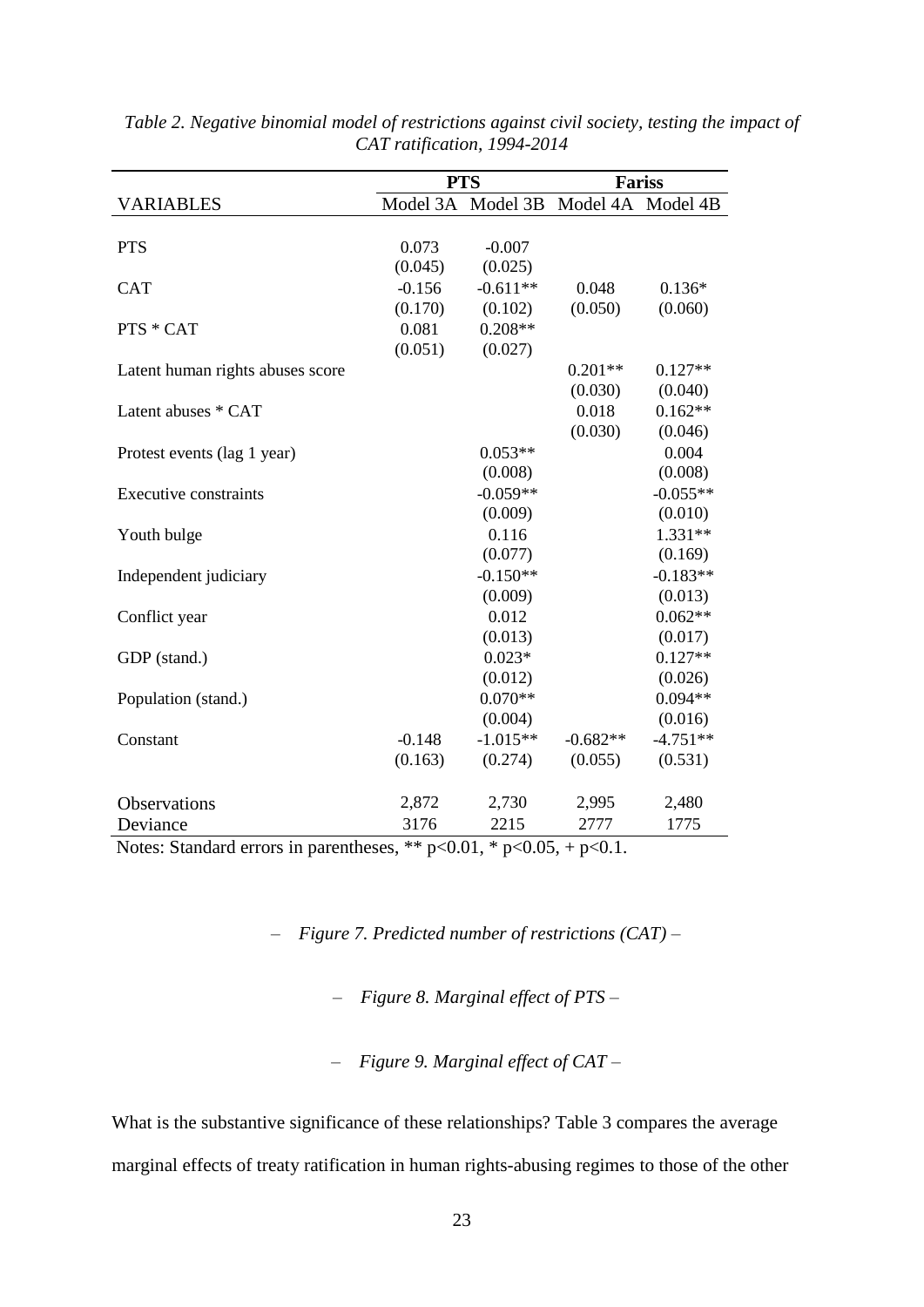independent variables. All else equal, ICCPR ratification among states that severely violate human rights (PTS=5) increases restrictions on civil society by roughly 0.784 types. The effect roughly corresponds to the effect of a 35 standard deviations-increase in protest events (about 170 events) or five standard deviations-increase in GDP per capita (about 64,178 constant U.S. dollars). CAT ratification among states that severely violate human rights (PTS=5) increases the average number of restriction types by 1.165 types. This effect corresponds to the effect of a 53 standard deviations-increase in protest (about 258 events) and a 10 standard deviations-increase in GDP per capita (about 160,455 constant U.S. dollars). Moreover, human rights violations conditional on CAT and ICCPR ratification have the largest effect sizes among the continuous variables. Other determinants are also important, especially executive constraints, independent judiciaries, and youth bulges.

|                                             | Average marginal effect  |
|---------------------------------------------|--------------------------|
|                                             | for one st.dev. increase |
| ICCPR (Political Terror Scale = 1)          | $-0.330*$                |
| ICCPR (Political Terror Scale $= 5$ )       | $0.784*$                 |
| CAT (Political Terror Scale = $1$ )+        | $-0.368*$                |
| CAT (Political Terror Scale = $5$ )+        | $1.165*$                 |
| Political Terror Scale (ICCPR not ratified) | 0.019                    |
| Political Terror Scale (ICCPR ratified)     | $0.271*$                 |
| Political Terror Scale (CAT not ratified)+  | $-0.011$                 |
| Political Terror Scale (CAT ratified)+      | $0.349*$                 |
| Protest events (lag 1 year)                 | $0.022*$                 |
| Executive constraints                       | $-0.158*$                |
| Youth bulge                                 | $0.197*$                 |
| Independent judiciary                       | $-0.114*$                |
| Conflict year                               | $0.021*$                 |
| GDP (stand.)                                | $0.115*$                 |
| Population (stand.)                         | $0.074*$                 |

*Table 3. Marginal effects (based on Model 1B)*

Notes: + based on Model 3B, \* significant within 95% confidence interval.

For the control variables, the findings are in line with previous expectations. The measure for protest events is always positive and mostly reaches conventional levels of significance. That is, contentious action of civil society leads governments to impose more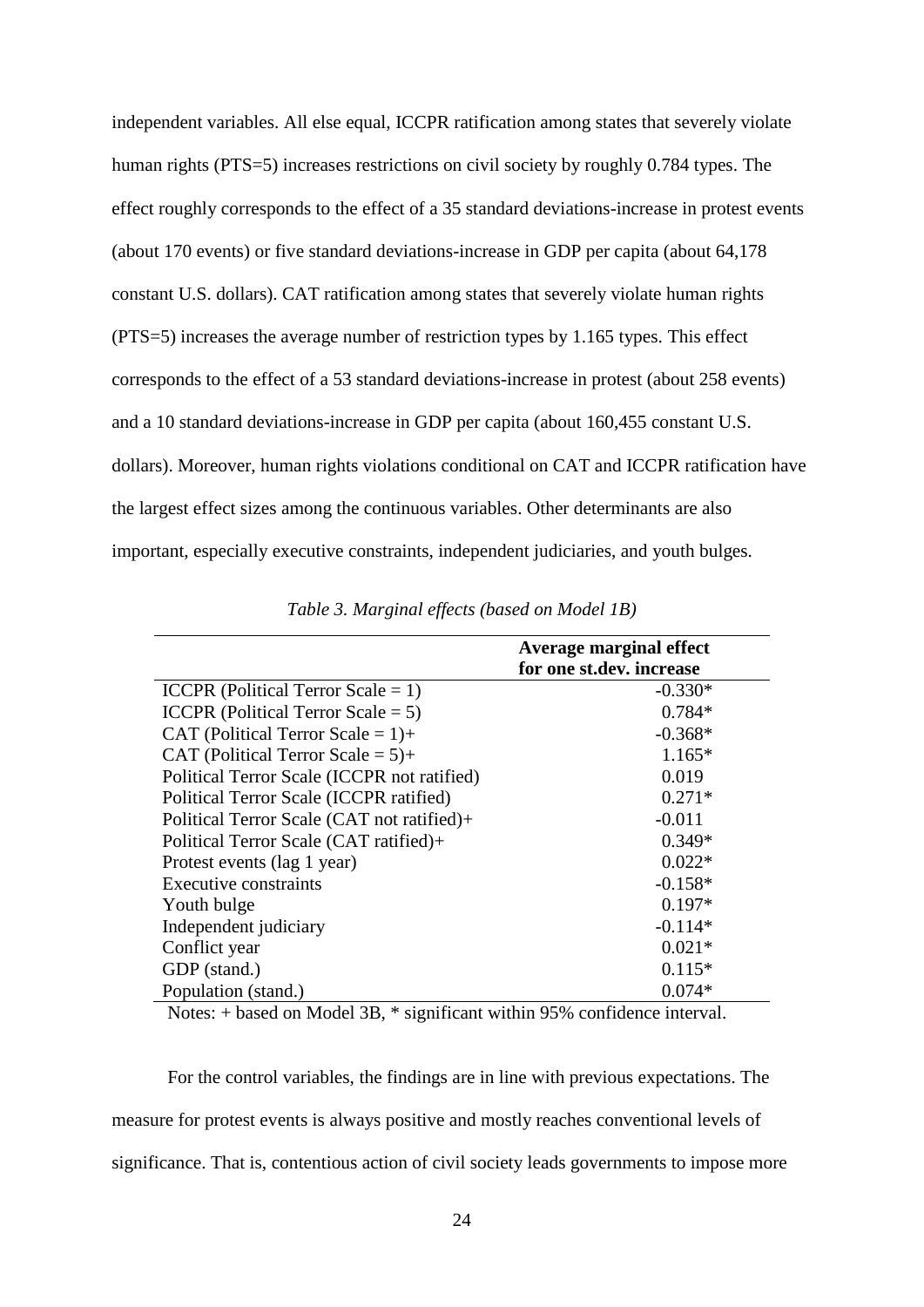restrictions, yet the effect is substantively small. Controlling for civil society mobilization should alleviate concerns that there is a spurious correlation between physical integrity rights violations and the prevalence of restrictions. Regimes with more executive constraints and independent judiciary impose significantly fewer restrictions. Youth bulges significantly increase restrictions. We do not find that armed conflicts are consistently associated with greater restrictions against civil society. Yet, the effect of armed conflict becomes significantly positive if we exclude the Political Terror Scale. Finally, the coefficients for GDP per capita and population size are non-significant or positive, suggesting that economic development makes governments more sensitive to civil society monitoring or more capable of imposing restrictions on civil society monitoring.<sup>16</sup>

# *Robustness Tests*

1

Our results remain robust after excluding all cases before 2000 to avoid reporting bias (Appendix D) and are substantively the same for a different model specification, including a pooled negative binomial model and a country-specific random effects negative binomial model estimated with Maximum Likelihood estimation (Appendix E). We also create a measure that is 1 for governments that have ratified the ICCPR or the CAT, and 0 otherwise, as well as a measure for number of treaties that a government has ratified, ranging from 0 to 2. Our substantive findings do not change (Appendix F). Finally, we examine our results by using a related but conceptually different operationalization of restrictions on civil society organizations to alleviate concerns that our results are driven by our measure for the dependent variable (Appendix G). To that end, we use the V-Dem project's data on government attempts to repress civil society. We invert the original measure so that it ranges between 0 for no restrictions and 4 for violent persecution of all members of independent

<sup>&</sup>lt;sup>16</sup> We thank the anonymous reviewer for the alternative interpretations.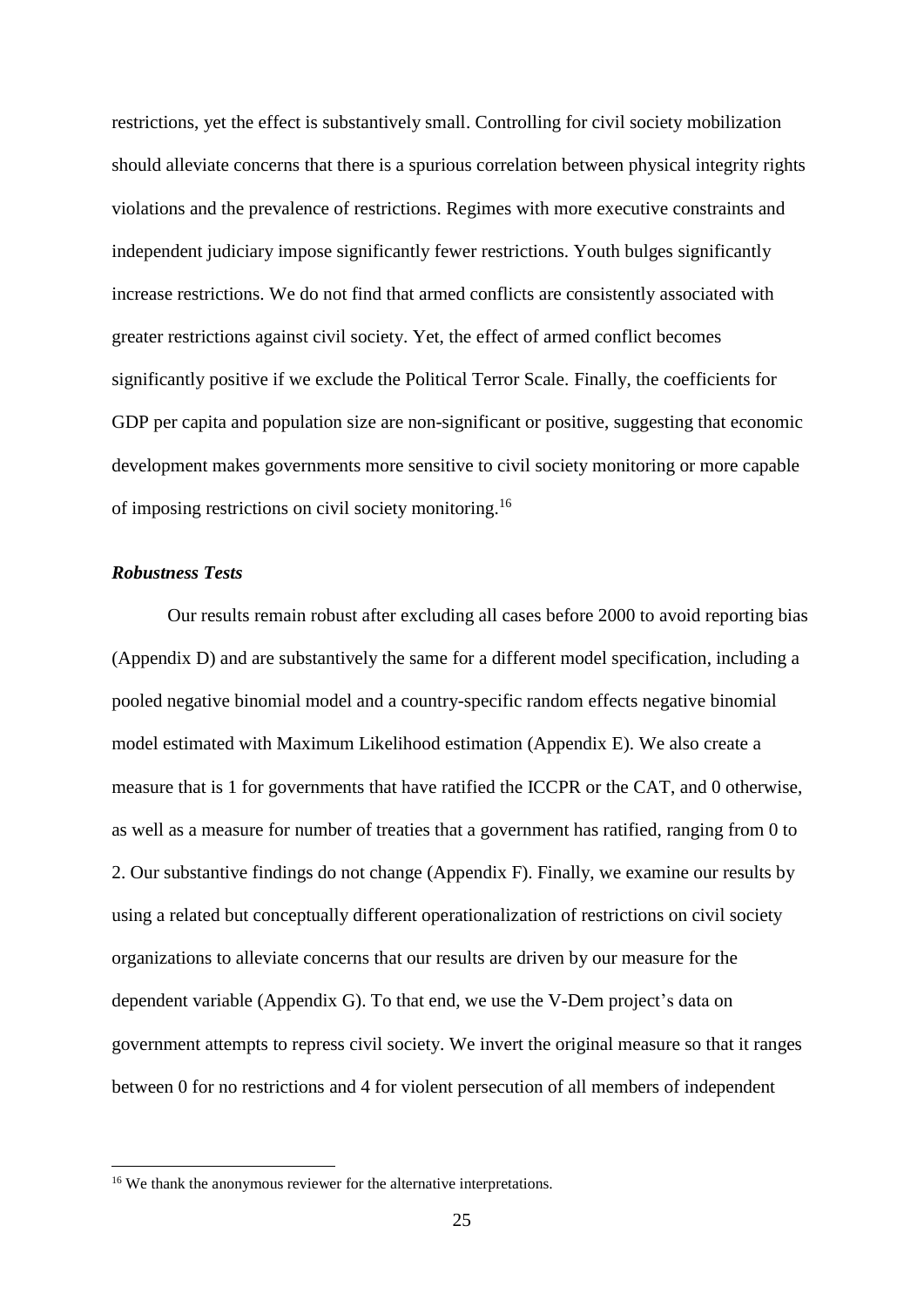civil society organizations. The analyses reproduce our main findings for the interaction between the human rights treaties and the Fariss's latent human rights abuses scores. The non-significant coefficients of the interactions between the human rights violations measures and CAT point in the expected direction. These findings are noteworthy as the V-Dem measure includes high-visibility practices, such as the disruption of public gatherings or the liquidation of civil society organizations (Pemstein 2015; Coppedge et al. 2017, 243). The results suggest that repressive and governments vulnerable to international pressure use more or less subtle practices to silence voices that could lead to international costs for their abuses.

#### **Conclusion**

Our analyses show that states that have ratified human rights treaties impose restrictions on human rights defenders if they have severe human rights violations to hide. Existing research tells us that civil society organizations monitor states' implementation of treaty obligations and inform the international community about non-compliance. This monitoring activity is costly for states. We examine a theoretical implication of this line of research. States have an interest in reducing the cost of repression. Instead of improving their human rights behavior to live up to their treaty commitments, governments seek to make repression less visible by imposing restrictions on civil society organizations.

UN officials and others point to the "shrinking" of civil society space. Yet to date, neither policy makers nor scholars have a good understanding of how systematically states interfere with civil society, the specific measures that they use and which states are most likely to behave in this strategic way. Our new cross-country Civil Society Restrictions Dataset allow scholars to address these questions. These data allow researchers to explore the variety of types of restrictions governments may impose. Future research might investigate the clustering of types of restrictions, transborder diffusion and the impact of these measures on the flow of information.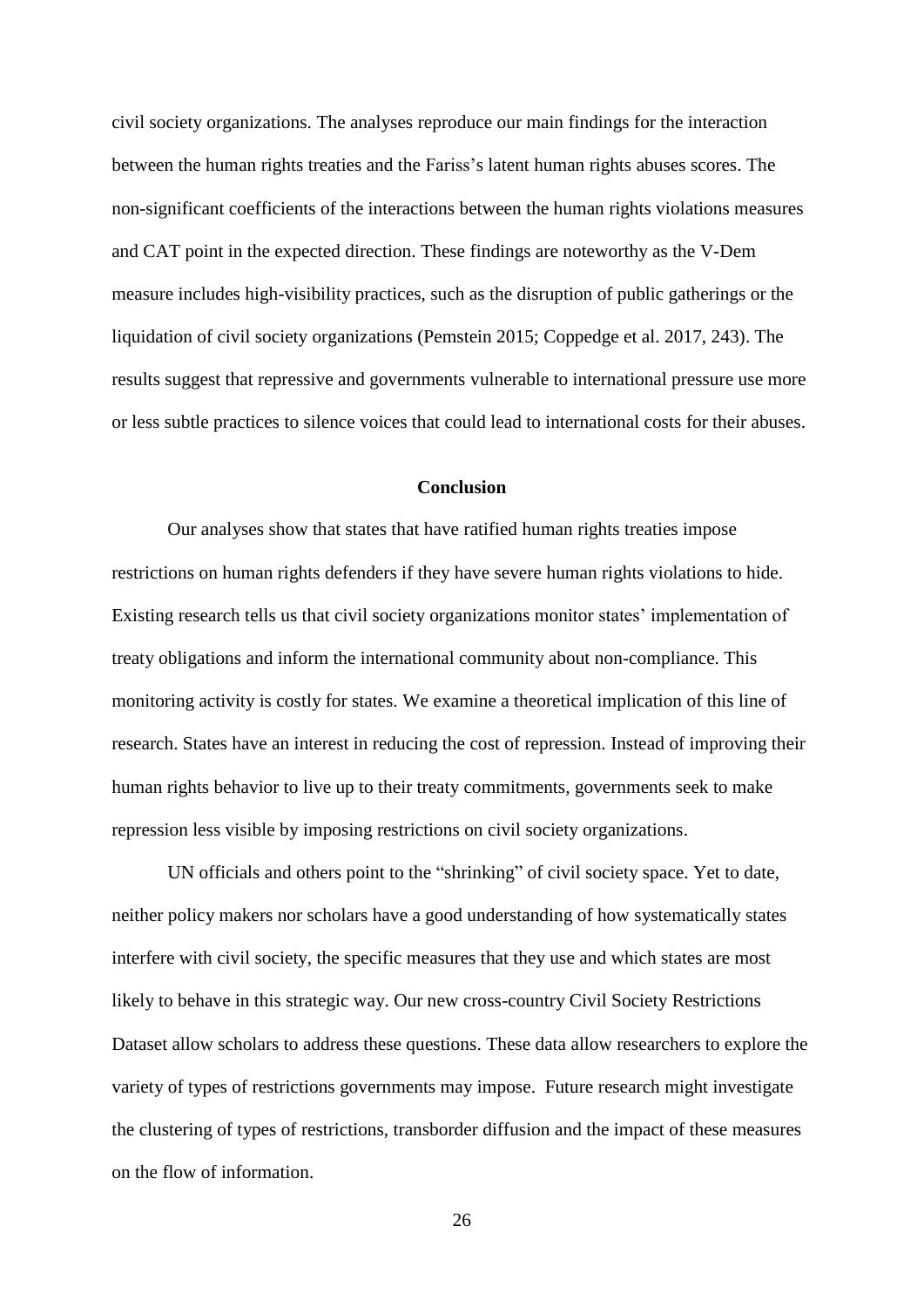For the international community, the findings underline the concerns expressed by UN officials and others about closing civil society space. Our study does not suggest that human rights treaties directly worsen the human rights situation. Instead, we contend that these international instruments and resulting pressures on repressive states create a perverse incentive that may have unintended, negative consequences for civil society activity. Our results should prompt international and domestic policy-makers and human rights practitioners to pay more specific attention to the range of types of restrictions, some of which in isolation may seem relatively benign, on those that monitor and report on human rights. Recently, the UN Human Rights Council considered this issue by passing Resolution 32/31 on Civil Society Space (2016). This resolution recognized "the crucial importance of the active involvement of civil society … in promoting good governance, including through transparency and accountability," and it emphasized first and foremost "that creating and maintaining a safe and enabling environment in which civil society can operate free from hindrance and insecurity assists States in fulfilling their existing international human rights obligations and commitments." Our research would suggest that this type of focused international attention to the harm done by restrictions can help protect civil society and the sustained delivery of public goods.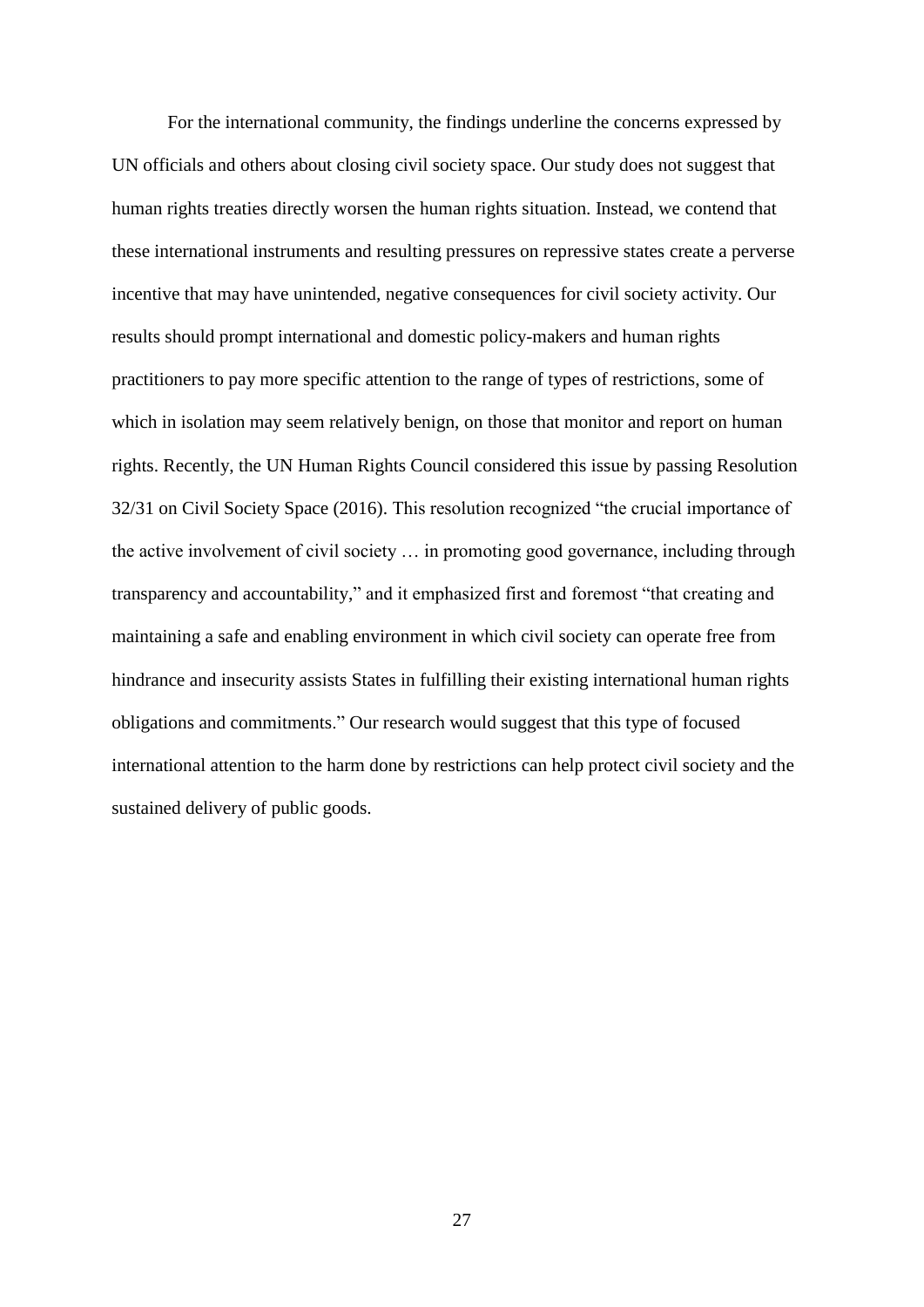## **REFERENCES**

Appel, Benjamin J. 2016. "In the Shadow of the International Criminal Court: Does the ICC Deter Human Rights Violations?" *Journal of Conflict Resolution* 62 (1): 3–28.

Baron, David P. 2009. "A Positive Theory of Moral Management, Social Pressure, and Corporate Social Performance." *Journal of Economics and Management Strategy* 18 (1): 7– 43.

Bennett, Karen, Danna Ingleton, Alice M. Nah, and James Savage. 2015. "Critical Perspectives on the Security and Protection of Human Rights Defenders." *The International Journal of Human Rights* 19 (7): 883–95.

Bob, Clifford. 2005. *The Marketing of Rebellion: Insurgents, Media, and International Activism.* Cambridge, UK: Cambridge University Press.

Brechenmacher, Saskia, and Thomas Carothers. 2014. *Closing Space: Democracy and Human Rights Support Under Fire*. Washington, D.C.: Carnegie Endowment for International Peace.

Brysk, Alison. 2013. *Speaking Rights to Power: Constructing Political Will.* Oxford, UK: Oxford University Press.

Carothers, Thomas. 2016. "Closing Space for International Democracy Promotion and Human Rights Support." *Journal of Human Rights Practice* 8 (3): 358–77.

Christensen, Darin, and Jeremy M. Weinstein. 2013. "Defunding Dissent: Restrictions on Aid to NGOs." *Journal of Democracy* 24 (2): 77–91.

Cingranelli, David L., David L. Richards, and Chad K. Clay. 2014. "The CIRI Human Rights Dataset" (version 2014.04.14). http://www.humanrightsdata.com.

Cingranelli, David L., and Mikhail Filippov. 2018. "Are Human Rights Practices Improving?" *American Political Science Review* 112 (4): 1083–1089.

Clark, David, and Patrick Regan. 2016. "Mass Mobilization Protest Data." Harvard Dataverse, V2. Accessed June 13, 2018. https://doi.org/10.7910/dvn/httwyl.

Clark, Ann Marie, and Kathryn Sikkink. 2013. "Information Effects and Human Rights Data: Is the Good News about Increased Human Rights Information Bad News for Human Rights Measures?" *Human Rights Quarterly* 35 (3): 539–68.

Conrad, Courtney R., and Emily Hencken Ritter. 2013. "Treaties, Tenure, and Torture: The Conflicting Domestic Effects of International Law." *The Journal of Politics* 75 (2): 397–409.

Coppedge, Michael, Staffan L. Lindberg, Sven-Erik Skaaning, and Jan Teorell. 2016. "Measuring High Level Democratic Principles using the V-Dem Data." *International Political Science Review* 37 (5): 580–93.

Coppedge, Michael, John Gerring, Staffan I. Lindberg, Svend-Erik Skaaning, Jan Teorell,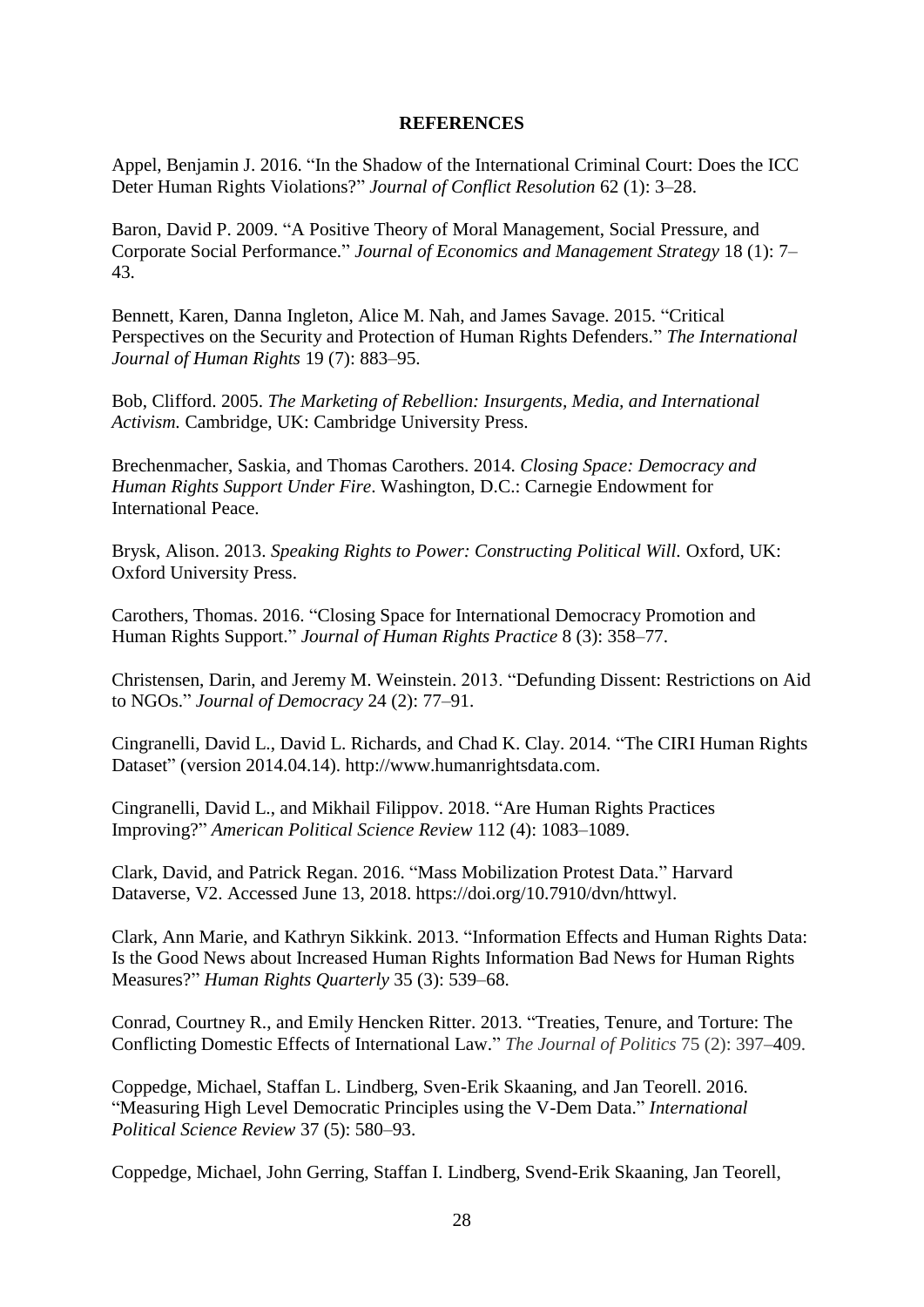David Altman, Frida Andersson, Michael Bernhard, M. Steven Fish, Adam Glynn, Allen Hicken, Carl Henrik Knutsen, Kyle L. Marquardt, Kelly McMann, Valeriya Mechkova, Pamela Paxton, Daniel Pemstein, Laura Saxer, Brigitte Seim, Rachel Sigman, and Jeffrey Staton. 2017. "Varieties of Democracy (V-Dem) Codebook v7." Accessed May 6, 2017. https://www.v-dem.net/en/reference/version-7-may-2017/.

Dai, Xinyuan. 2005. "Why Comply? The Domestic Constituency Mechanism." *International Organization* 59 (2): 363–98.

Dai, Xinyuan. 2013. "The "Compliance Gap" and the Efficacy of International Human Rights Instititutions." In *The Persistent Power of Human Rights: From Commitment to Compliance*, edited by Thomas Risse, Stephen C. Ropp and Kathryn Sikkink, 85-02*.* Cambridge, UK: Cambridge University Press.

Dupuy, Kendra, James Ron, and Aseem Prakash. 2016. "Hands off My Regime! Governments' Restrictions on Foreign Aid to Non-Governmental Organizations in Poor and Middle-Income Countries." *World Development* 84: 299–11.

Fariss, Christopher J. 2014. "Respect for Human Rights Has Improved Over Time: Modeling the Changing Standard of Accountability." *American Political Science Review* 108 (2): 297– 18.

Fariss, Christopher J. 2019. "Yes, Human Rights Practices Are Improving Over Time." *American Political Science Review* (Online First): 1–14. Doi:10.1017/s000305541900025x.

Glasius, Marlies. 2018. "What Authoritarianism Is … and Is Not: A Practice Perspective." *International Affairs* 94 (3): 515–33.

Gibney, Mark, Linda Cornett, Reed Wood, Peter Haschke, and Daniel Arnon. 2016. "The Political Terror Scale 1976-2015*.*" Accessed December 20, 2016. [http://www.politicalterrorscale.org.](http://www.politicalterrorscale.org/)

Gleditsch, Nils Petter, Peter Wallensteen, Mikael Eriksson, Margareta Sollenberg, and Håvard Strand. 2002. "Armed Conflict 1946-2001: A New Dataset." *Journal of Peace Research* 39 (5): 615–38.

Hafner-Burton, Emily. 2008. "Sticks and Stones: Naming and Shaming the Human Rights Enforcement Problem." *International Organization* 62 (4): 689–716.

Hafner-Burton, Emilie M., and Kiyoteru Tsutsui. 2005. "Human Rights in a Globalizing World: The Paradox of Empty Promises." *American Journal of Sociology* 110 (5): 1373– 1411.

Hathaway, Oona A. 2002. "Do Human Rights Treaties Make a Difference?" *The Yale Law Journal* 111 (8): 1935–2042.

Hendrix, Cullen S., and Wendy H. Wong. 2012. "When Is the Pen Truly Mighty? Regime Type and the Efficacy of Naming and Shaming in Curbing Human rights Abuses." *British Journal of Political Science* 43 (3): 651–72.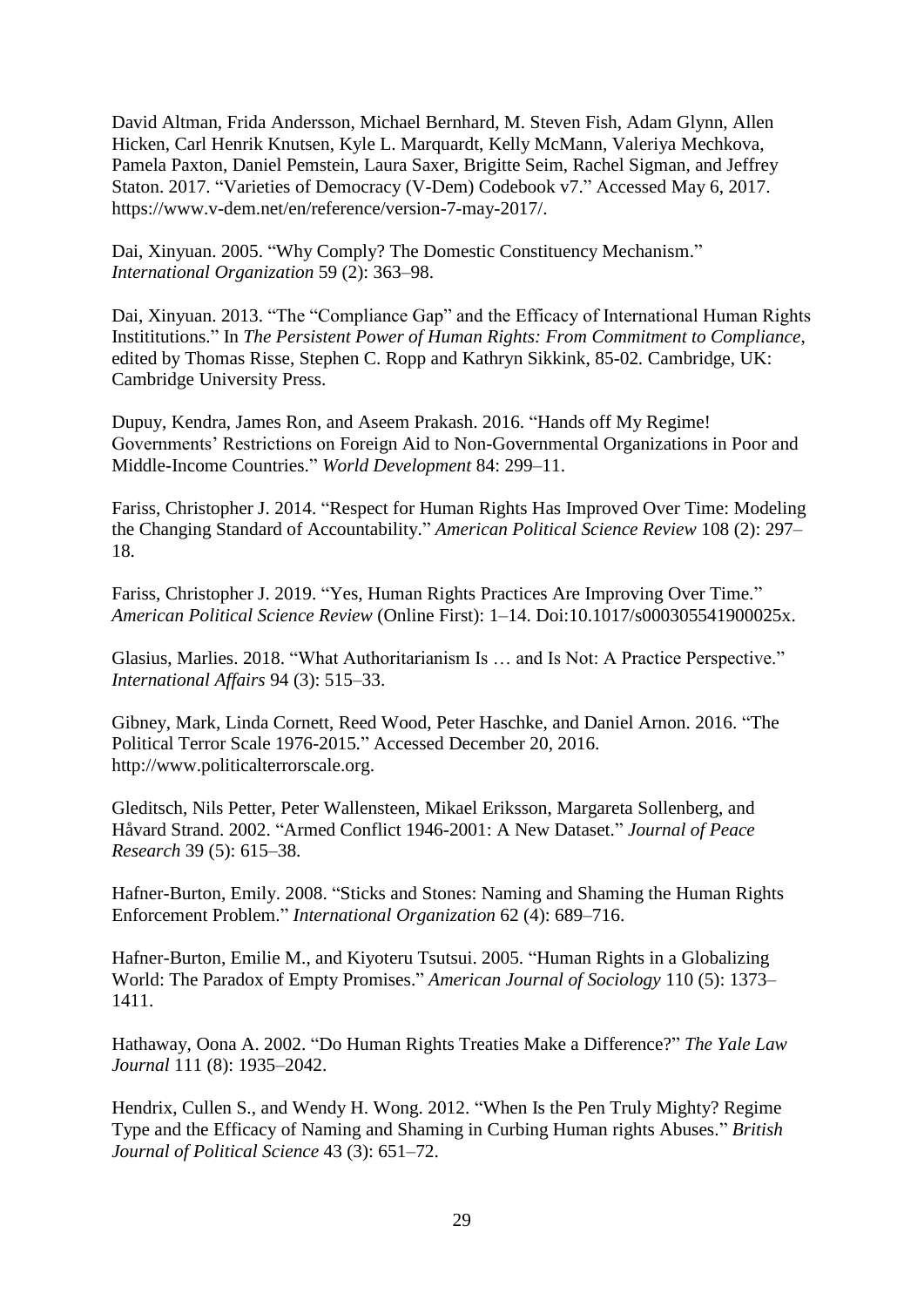Hill, Daniel W., and Zachary M. Jones. 2014. "An Empirical Evaluation of Explanations for State Repression." *American Political Science Review* 108 (3): 661–87.

Holmes, Oliver, "Amnesty Calls Off Thai Torture Report After Police Warning". *The Guardian*. September 28, 2016. https://www.theguardian.com/world/2016/sep/28/amnestythailand-torture-report-launch-cancelled-police-warning.

Human Rights First/Lawyers Committee for Human Rights. 2004. "The Role of Human Rights NGOs in Relation to ICC investigations." Discussion Paper. Accessed June 22, 2018. https://www.globalpolicy.org/images/pdfs/0904hrficc.pdf.

International Center for Not-for-Profit Law. 2016. "Civic Freedom Monitor." Accessed November 2, 2016. http://www.icnl.org/research/monitor.

Keck, Margaret E., and Kathryn Sikkink. 1998. *Activists beyond Borders. Advocacy Networks in International Politics.* Ithaca, N.Y.: Cornell University Press.

Krain, Mathew. 2012. "*J'accuse*! Does Naming and Shaming Perpetrators Reduce the Severity of Genocides or Politicides?" *International Studies Quarterly* 56 (3): 574–89.

Landman, Todd. 2005. *Protecting Human Rights: A Comparative Study*. Washington, D.C.: Georgetown University Press.

Litvinova, Dara. "Labeled as 'Foreign Agent,' Russian NGO Committee Against Torture Shuts Its Doors." *Moscow Times*. July 26, 2015. https://www.themoscowtimes.com/2015/07/26/labeled-as-foreign-agent-russian-ngocommittee-against-torture-shuts-its-doors-a48526.

Luhn, Alice. "National Endowment for Democracy is First 'Undesirable' NGO Banned in Russia." *The Guardian.* July 18, 2015. https://www.theguardian.com/world/2015/jul/28/national-endowment-for-democracybanned-russia.

Lupu, Yonatan. 2013. "Best Evidence: The Role of Information in Domestic Judicial Enforcement of International Human Rights." *International Organization* 67 (3): 469–503.

Marshall, Monty G., Gurr, Ted Robert, and Keith Jaggers. 2016. *POLITY IV Project. Political Regime Characteristics and Transitions, 1800-2015.* V.p4v2015d. Accessed November 2, 2016. http://www.systemicpeace.org/polity/.polity4.htm.

McCormick, James M., and Neil J. Mitchell. 1997. "Human Rights Violations, Umbrella Concepts, and Empirical Analysis." *World Politics* 49 (4): 510–25.

Meernik, James, Rosa Aloisi, Marsha Sowell, and Angela Nichols. 2012. "The Impact of Human Rights Organizations on Naming and Shaming." *Journal of Conflict Resolution* 56 (2): 233–56.

Moravscik, Andrew. 2000. "The Origins of Human Rights Regimes: Democratic Delegation in Postwar Europe." *International Organization* 54 (2): 217–52.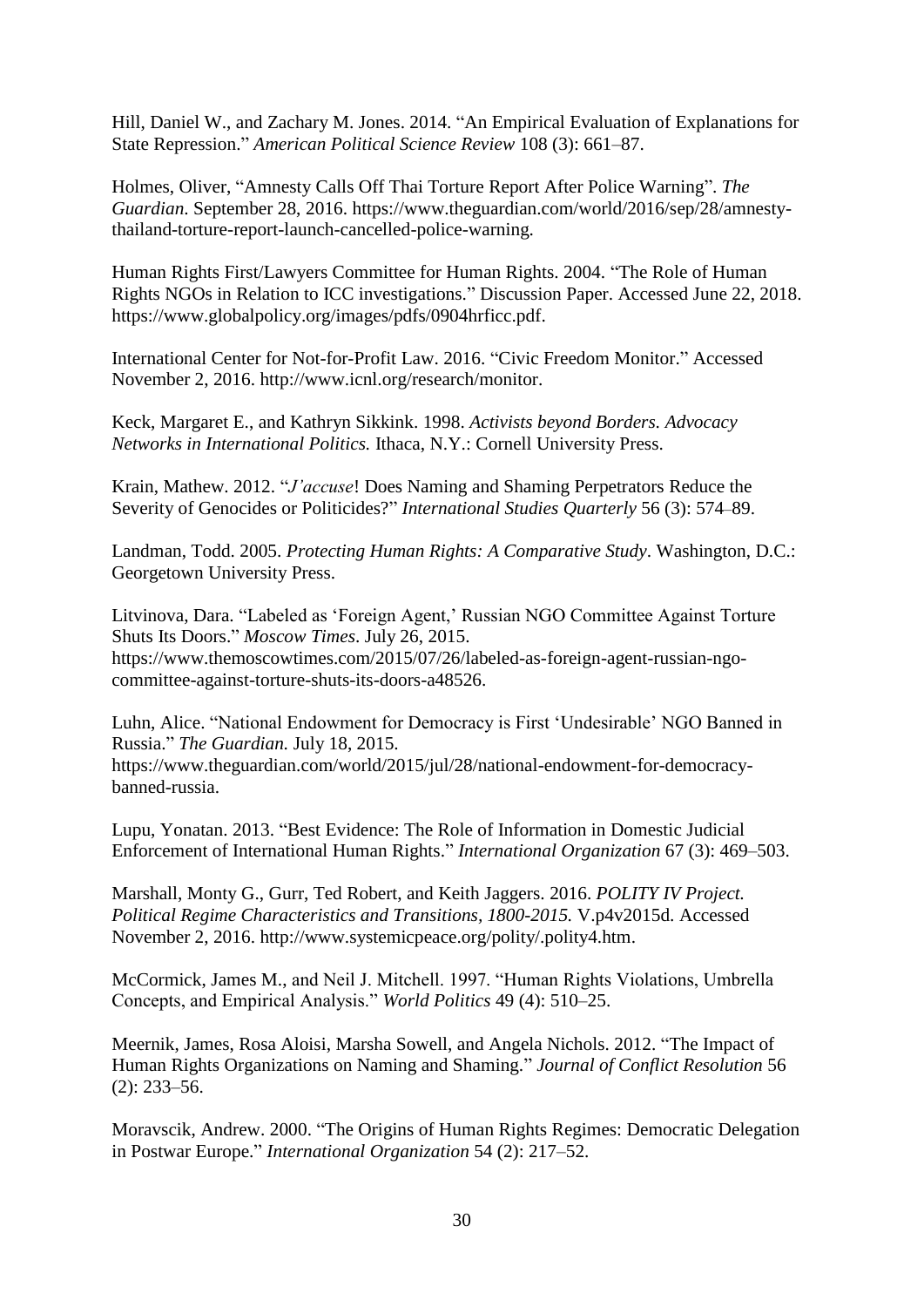Murdie, Amanda M., and David R. Davis. 2012. "Shaming and Blaming: Using Events Data to Assess the Impact of Human Rights INGOs." *International Studies Quarterly* 56 (1): 1–16.

Nechepurenko, Ivan. "Russian Elections Monitor Golos Sees Offices, Staff Homes Searched." *The Moscow Times*. July 7, 2015. https://www.themoscowtimes.com/2015/07/07/russian-elections-monitor-golos-sees-officesstaff-homes-searched-a47974.

Neumayer, Eric. 2005. "Do International Human Tights Treaties Improve Respect For Human Rights?" *Journal of Conflict Resolution* 49 (6): 925–53.

Office of the High Commissioner of Human Rights. 2015. "Status of Ratification. Interactive Dashboard." Accessed November 2, 2016. http://indicators.ohchr.org.

Payne, Caroline, and Rodwan M. Abouharb. 2016. "The International Covenant on Civil and Political Rights and Strategic Shift to Forced Disappearance." *Journal of Human Rights* 15  $(2): 1-26.$ 

Pemstein, Daniel. 2015. "CSO participatory environment." *V-Dem Working Paper Series* 21. Gothenburg: V-Dem Institute, University of Gothenburg; Notre Dame: Helen Kellogg Institute for International Studies, University of Notre Dame.

Poe, Steven C., Sabine C. Carey, and Tanya C. Vazquez. 2001. "How are These Pictures Different? A Quantitative Comparison of the US State Department and Amnesty International Human Rights Reports, 1976-1995." *Human Rights Quarterly* 23 (3): 650–77.

Risse, Thomas, and Kathryn Sikkink. 1999. "The Socialization of International Human Rights Norms into Domestic Practices: Introduction." In *The Power of Human Rights: International Norms and Domestic Change*, edited by Thomas Risse, Stephen C. Ropp, and Kathryn Sikkink, 1-38. Cambridge, UK: Cambridge University Press.

Risse, Thomas, Stephen C. Ropp, and Kathryn Sikkink. 2013. *The Persistent Power of Human Rights. From Commitment to Compliance*. Cambridge, UK: Cambridge University Press.

Ritter, Emily Hencken, and Courtenay R. Conrad. 2016. "Human Rights Treaties and Mobilized Dissent Against the State." *Review of International Organization* 11 (4): 449–75.

Schnakenberg, Keith, and Christopher J. Fariss. 2014a. "Dynamic Patterns of Human Rights Practices." *Political Science Research and Methods* 2 (1): 1–31.

––– 2014b. "Latent Human Rights Scores (version 2)." Accessed November 2, 2016. http://humanrightsscores.org/.

Sekaggya, Margaret. 2013. "Report of the Special Rapporteur on the Situation of Human Rights Defenders." A/HRC/25/55. December 23, 2013. Geneva: Office of the United Nations High Commissioner for Human Rights. Accessed May 10, 2015. http://www.ohchr.org/EN/HRBodies/HRC/RegularSessions/Session25/Pages/ListReports.asp x.